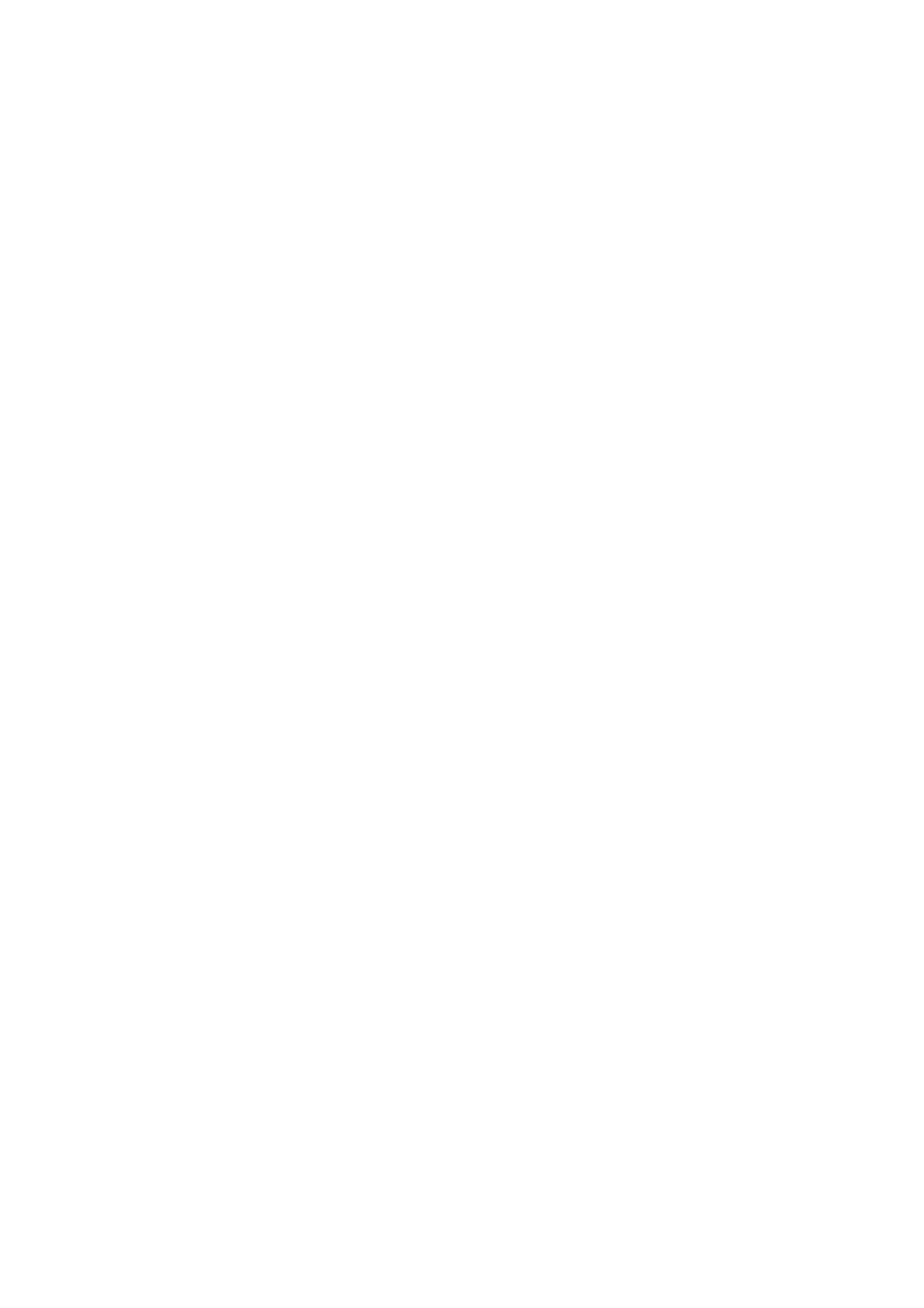

*Figure 1: Diesel oven SafeFlame 86D*



# **Operation**

SafeFlame 86D is a safe diesel oven with no open flame. The oven extracts combustion air from the boat and blows the exhaust gases out. Therefore when the oven is used, the air circulates in the boat and stays both fresh and dry. The steam from the exhaust gas will not stay in the boat to add humidity.

As the oil burns, the released heat is transferred to the oven with a heat exchanger. The circulation fan circulates the hot air from the heat exchanger to the oven. The heat is steplessly adjustable with a thermostat. The oven is ideally suited for cooking and heating of all kinds of food.

The oven is made entirely of stainless materials.

### **Content of the package**

- *1 pc 86D diesel oven*
- *1 pc Baking sheet*
- *1 pc Baking tray*
- *1 pc Control panel*
- *1 pc Control panel wire*
- *1 pc Extra wire for control panel*
- *1 pc Auxiliary bag*
- *4 m Power cord*
- *4 m Fuel hose with a filter*
- *2 pcs Fixing strip*
- *2 pcs Lifting handle of oven*

Content of the auxiliary bag:

- *4 pcs 5 x 16 standard screw*
- *2 pcs 3.5 x 13 standard screw, black*
- *1 pc Hose clamp*
- *1 pc Fuse box bag*

*Table 1: Technical details of oven 86D.*

| <b>Fuel</b>                                               | Diesel oil, furnace oil                                                |
|-----------------------------------------------------------|------------------------------------------------------------------------|
| <b>Operating voltage</b>                                  | 12 V DC                                                                |
| <b>Fuel consumption</b>                                   | $0.1 - 0.22$ I/h                                                       |
| <b>Heating capacity</b>                                   | $1 - 2.2$ kW                                                           |
| <b>Power consumption</b>                                  | 0.5 A, when the light is on 1.6 A. At<br>ignition for about 7 min. 8 A |
| <b>Dimensions</b>                                         | 475 x 535 x 380 mm                                                     |
| Weight                                                    | Approx. 24.5 kg                                                        |
| <b>Maximum permitted</b><br>length of the exhaust<br>hose | 4 <sub>m</sub>                                                         |
| <b>Maximum permitted</b><br>length of the fuel hose       | 8 m                                                                    |
| <b>Minimum area of the</b><br>replacement air opening     | $100 \, \text{cm}^2$                                                   |
| Applicable exhaust lead-<br>throughs                      | 1066, 2466 and 5400                                                    |
| <b>Accessories</b>                                        |                                                                        |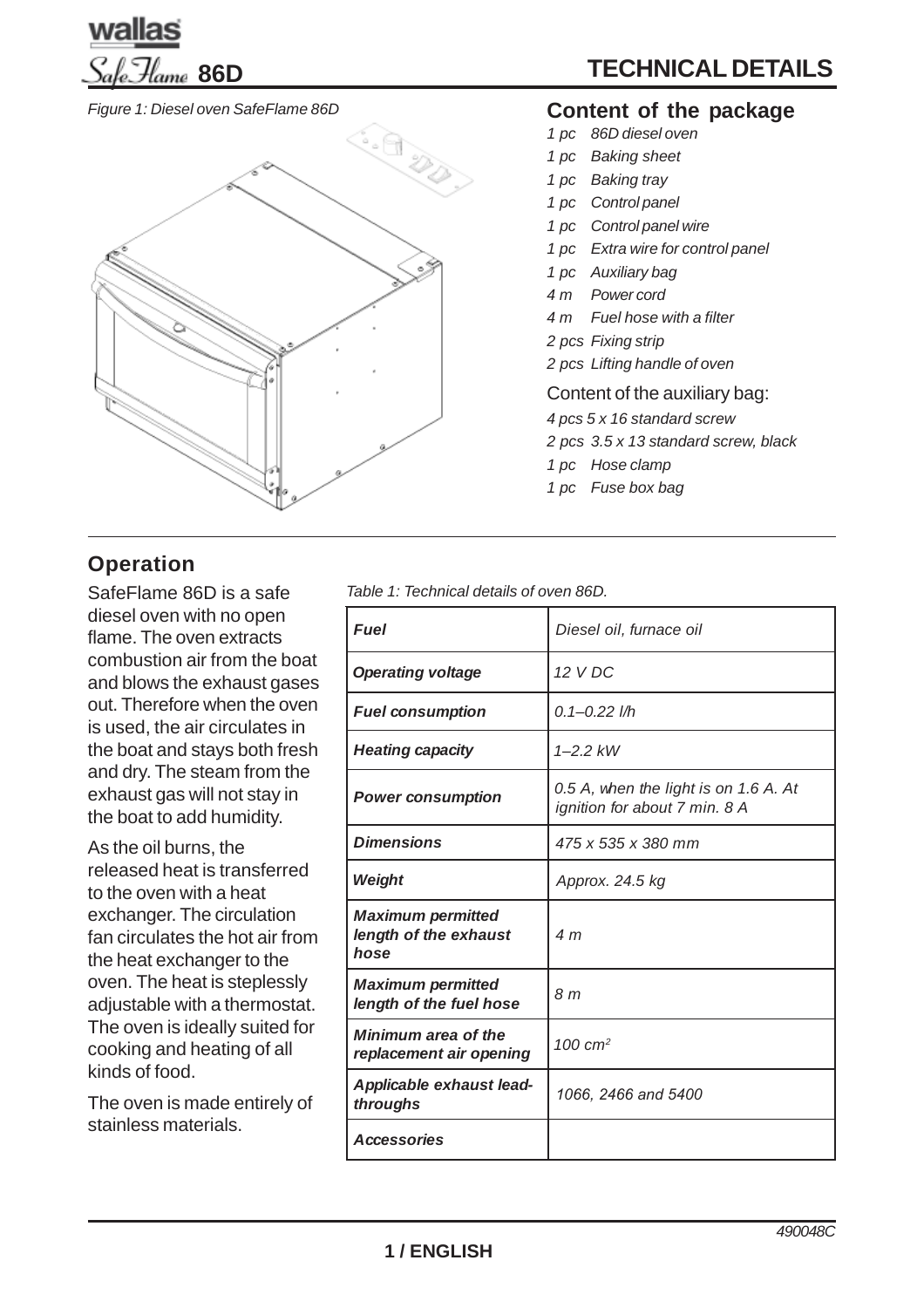

### **Cut-out for the installation**

The minimum measurements for the installation space are 500x400x530 mm (WxHxD). Do not put other devices in the installation space. Make holes, which comprise a combined area of at least 100 cm2, at the base of the cut-out for the cooling air (1).

**You must not mount the 85D cooking range and the 86D oven to the same installation opening. 85D and 86D require an installation opening of their own.**

min height  $400$ , mm.<br>15  $3/4$  in There must also be at least 100 cm<sup>2</sup> of free space above the oven for the cooling air if the top part of the oven is to be covered with a plate, or if it is to be installed in a closed space (2). The installation cut-out should be made of fireproof material, or it should be lined with fireproof material.

**The installation cutout of the oven must have a replacement air opening of at** least 100 cm<sup>2</sup>.

*2*

 $\frac{8}{200}$ 

The dimensions of the cutout for the control panel are 143 x 40 mm (figure 2). The length of the control panel wire is 1.5 m. Heat will shorten the lifetime of the electronic equipment. For this reason, installation of the control panel immediately above the oven door is not recommended.



*Figure 2: Cut-out for 86D control panel.*



*Figure 4: Location of the screws.*

**Fastening the control panel**

*Figure 3: Measurements for the installation cut-out.*

min depth  $530 - m$ m

The control panel is fastened at the desired place on the tabletop with two screws.



*Figure 5: Fastening the 86D control panel to the tabletop.*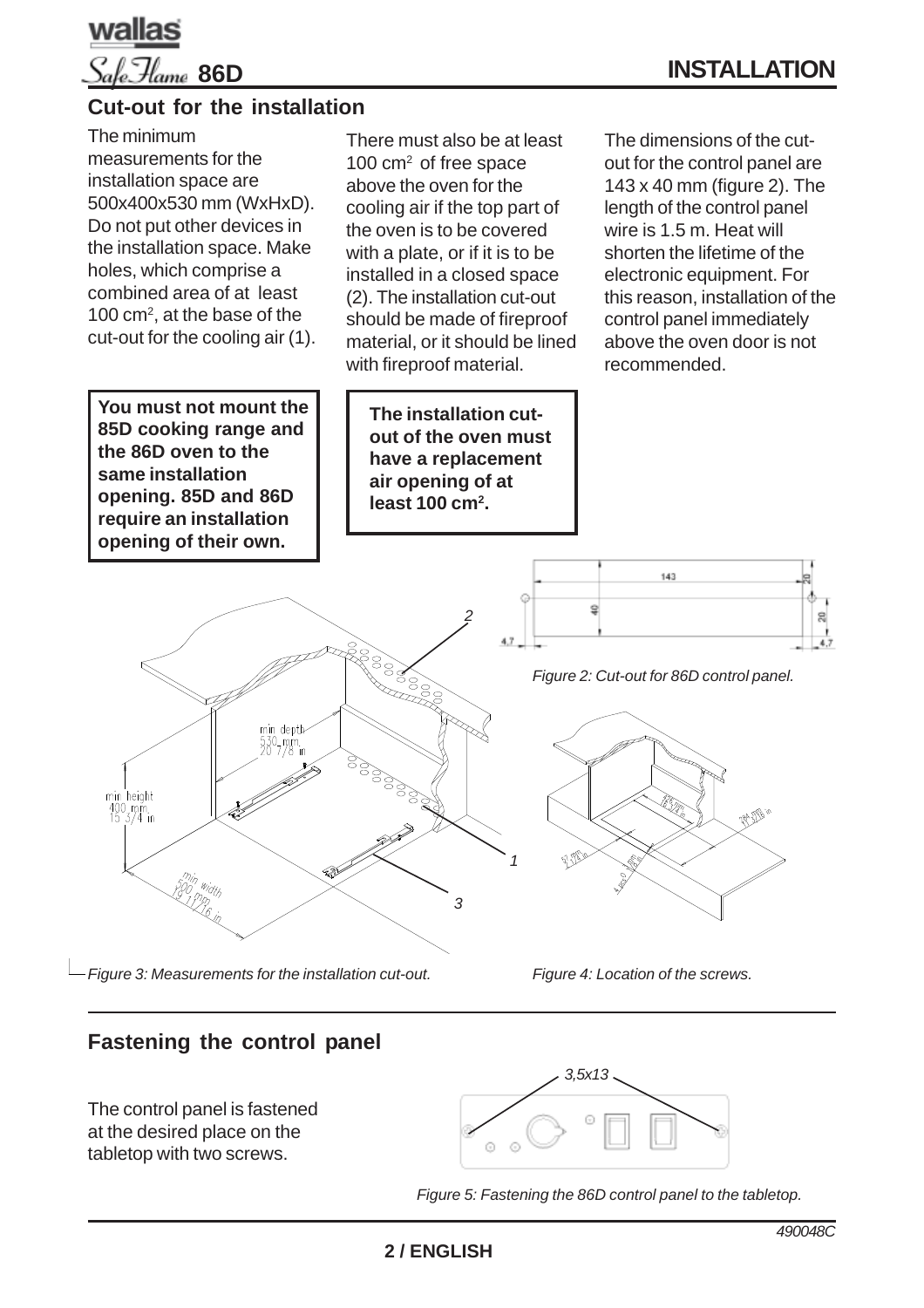

Ó

### **Fastening of the device**

Fasten the oven with the two fixing strips (Figure 3 (3)). which have been screwed onto base (4 universal screws, 5x16 mm). Make sure the strips are securely fastened!

Lift the oven onto the fixing strips so that the back screws (4) slide into its grooves (5). Tighten the screws in the front (6) (2 DIN 933 A2 M5x16 screws) using a 10 mm fork wrench.

*Figure 6: Installing and tightening the oven 86D into place*



*6*

### **Connections**

*Figure 7: 86D connections.*

*1. Exhaust gas hose. The exhaust gas pipe 1028 of the oven is insulated by using a jacket tube 1030 . A combination lead-through is used for the removal of exhaust gases, at which the jacket tube is fastened to the outermost pipe of the lead-through.*

- *2. Lamp and thermostat connector*
- *3. Lamp and thermostat connector (PCB)*
- *4. Control panel*

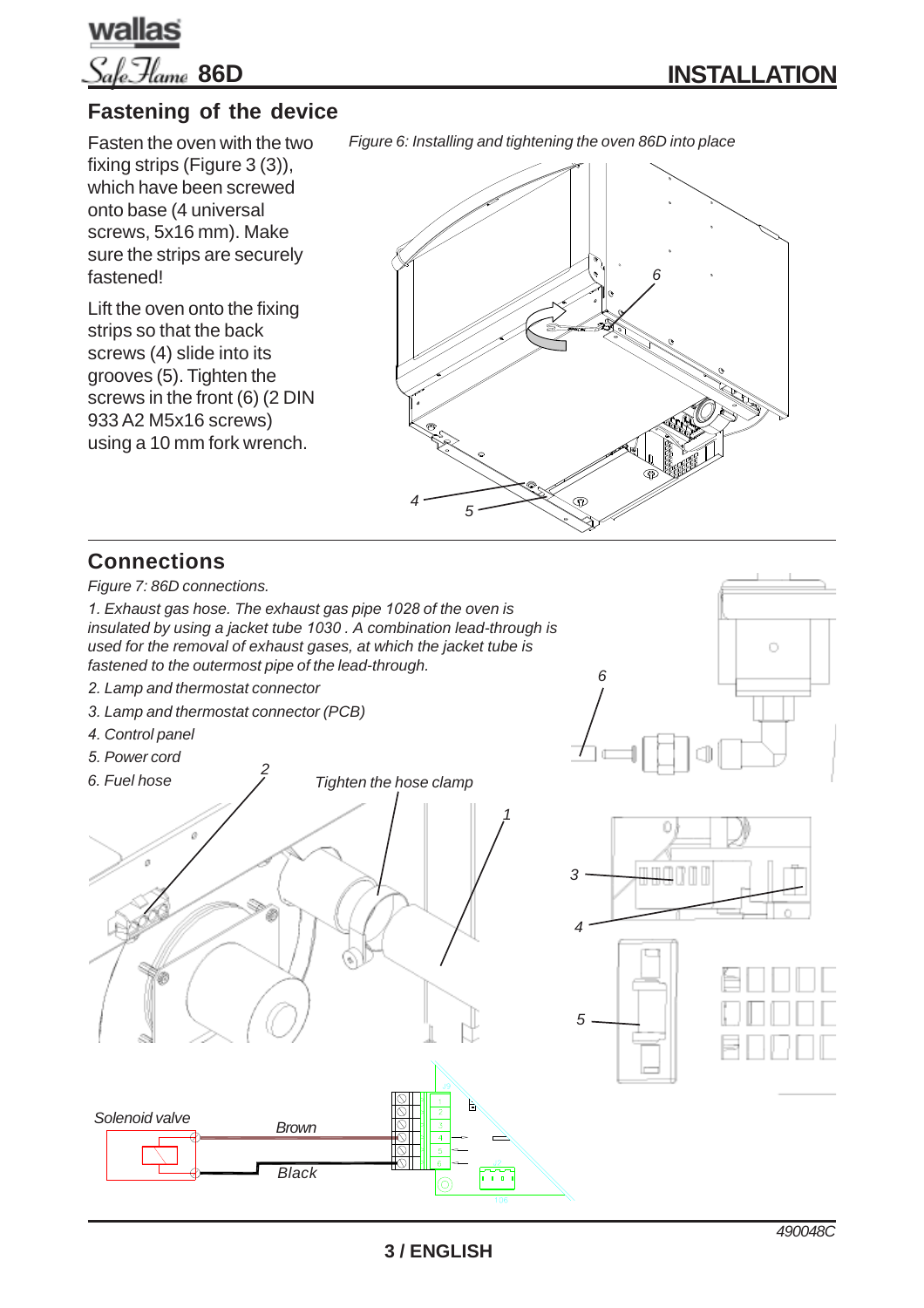



### **Use of the oven**

The oven starts to heat up automatically when the power switch is turned to ON position. The yellow indicator lamp lights up as soon as the oven is switched on. The red combustion lamp will light up when the combustion has smoothened in the burner, after 2.5–4 minutes from the start-up.

The device will not necessarily start at first after the installation when the fuel hose is empty. Then the combustion light starts to blink about 4.5 minutes after the start-up. Turn the power switch to OFF position. The device cannot be restarted until both indicator lamps have gone out (cooling).

Once the indicator lamps have gone out, restart the device. The combustion lamp will light up about 2.5 – 4 minutes after the start-up, when the combustion is normal.



After starting, the temperature of the oven can be adjusted steplessly by using the thermostat knob with a temperature scale. The thermostat indicator lamp lights up when the oven starts up and goes out after the inner temperature of the oven has reached the level shown by the thermostat. If the temperature drops below the set value, the thermostat lamp lights up again and remains on until the given temperature has been reached. You should avoid unnecessary, quick adjusting back and forth, as it gathers soot in the burner.

Turn the power switch to OFF position to switch off the oven. The red combustion lamp will keep blinking for about 5 minutes while the device is cooling down. You cannot restart the oven until the combustion lamp has stopped blinking.

The lamp inside the oven is operated by a separate switch any time the power cord of the oven is connected to the power supply.

### **Please note the following when using the oven**

We recommend you let the oven warm up before putting the dish to cook in the oven. While heating the oven the baking sheet should be taken out; the oven will then heat up more quickly.

When using baking paper in the oven, the unnecessary edges of the paper should be cut out, because they disturb the air circulation in the oven. It is recommended to push the baking sheet and the baking tray to the back wall of the oven.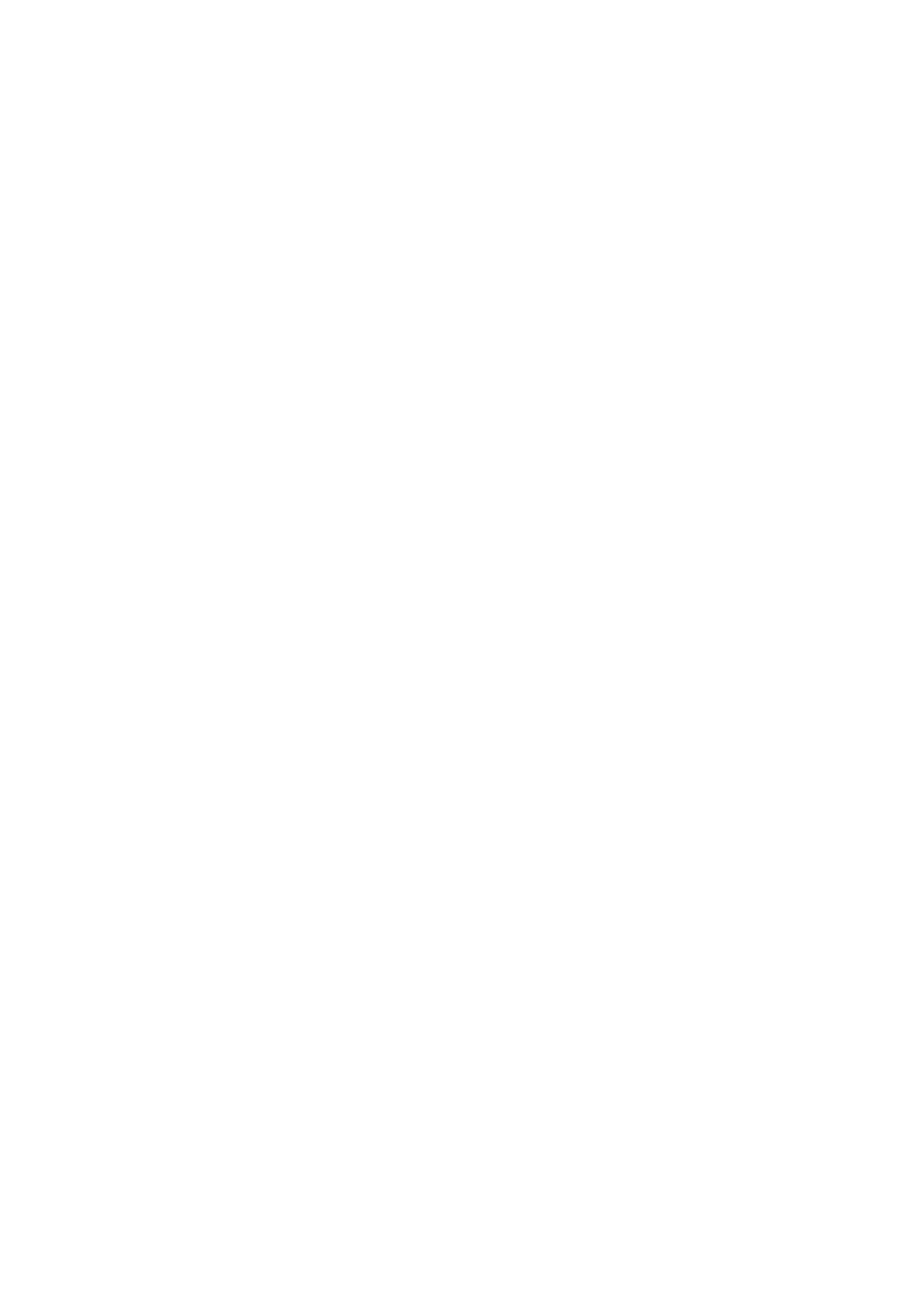

#### *Abbildung 1: Diesel-Backofen SafeFlame 86D*



# **Funktion**

SafeFlame 86D ist ein sicherer Diesel-Backofen ohne offene Flamme. Die Verbrennungsluft für den Backofen wird aus dem Bootsinneren angesaugt; die Abgase werden ins Freie abgeführt. Aus diesem Grund zirkuliert die Luft bei Gebrauch des Backofens im Bootsinnenraum und bleibt frisch und trocken. Der Dampfgehalt der Abgase verursacht somit im Boot keine zusätzliche Feuchtigkeit.

Die bei der Verbrennung des Brennstoffs freigesetzte Wärme wird über einen Wärmetauscher an den Ofen abgegeben. Das Umluftgebläse sorgt für eine Zirkulation der Heißluft vom Wärmetauscher zum Backofen. Die Hitze kann stufenlos mit einem Thermostat geregelt werden. Der Backofen ist ideal für das Backen und Erwärmen aller Arten von Speisen geeignet.

Der gesamte Backofen ist vollständig aus korrosionsfreien Materialien gefertigt.

#### **Packungsinhalt**

- *1 Diesel-Backofen 86D*
- *1 Backblech*
- *1 Backrost*
- *1 Bedientafel*
- *1 Kabel für Bedientafel*
- *1 Zusatzkabel für Bedientafel*
- *1 Beutel mit Zubehör*
- *4 m Stromkabel*
- *4 m Brennstoffleitung mit Filter*
- *2 Einbauschiene*
- *2 Hebegriffe für den Backofen*

Inhalt des Zubehörbeutels:

- *4 Standardschrauben 5 x 16*
- *2 Standardschrauben 3,5 x 13, schwarz*
- *1 Schlauchschelle*
- *1 Beutel mit Sicherungskasten*

*Tabelle 1: Technische Details des Backofenmodells 86D.*

| <b>Brennstoff</b>                                    | Dieselöl, leichtes Heizöl                                                   |  |
|------------------------------------------------------|-----------------------------------------------------------------------------|--|
| <b>Betriebsspannung</b>                              | 12 V DC                                                                     |  |
| <b>Brennstoffverbrauch</b>                           | $0,1 - 0.22$ I/h                                                            |  |
| <b>Heizleistung</b>                                  | 1–2,2 kW                                                                    |  |
| <b>Stromverbrauch</b>                                | 0.5 A, wenn die Leuchte aufleuchtet 1,6<br>A. Bei Zündung für ca. 7 min 8 A |  |
| Abmessungen                                          | 475 x 535 x 380 mm                                                          |  |
| Gewicht                                              | ca. 24,5 kg                                                                 |  |
| Max. zulässige Länge der<br><b>Abgasleitung</b>      | 4 m                                                                         |  |
| Max. zulässige Länge der<br><b>Brennstoffleitung</b> | 8 <sub>m</sub>                                                              |  |
| Mindestgrösse der<br><b>Frischluftöffnung</b>        | $100 \text{ cm}^2$                                                          |  |
| Verwendbare<br>Abgasdurchführungen                   | 3468, 2467 und 2460                                                         |  |
| <b>Zubehör</b>                                       | 113 Kardanische Aufhängung                                                  |  |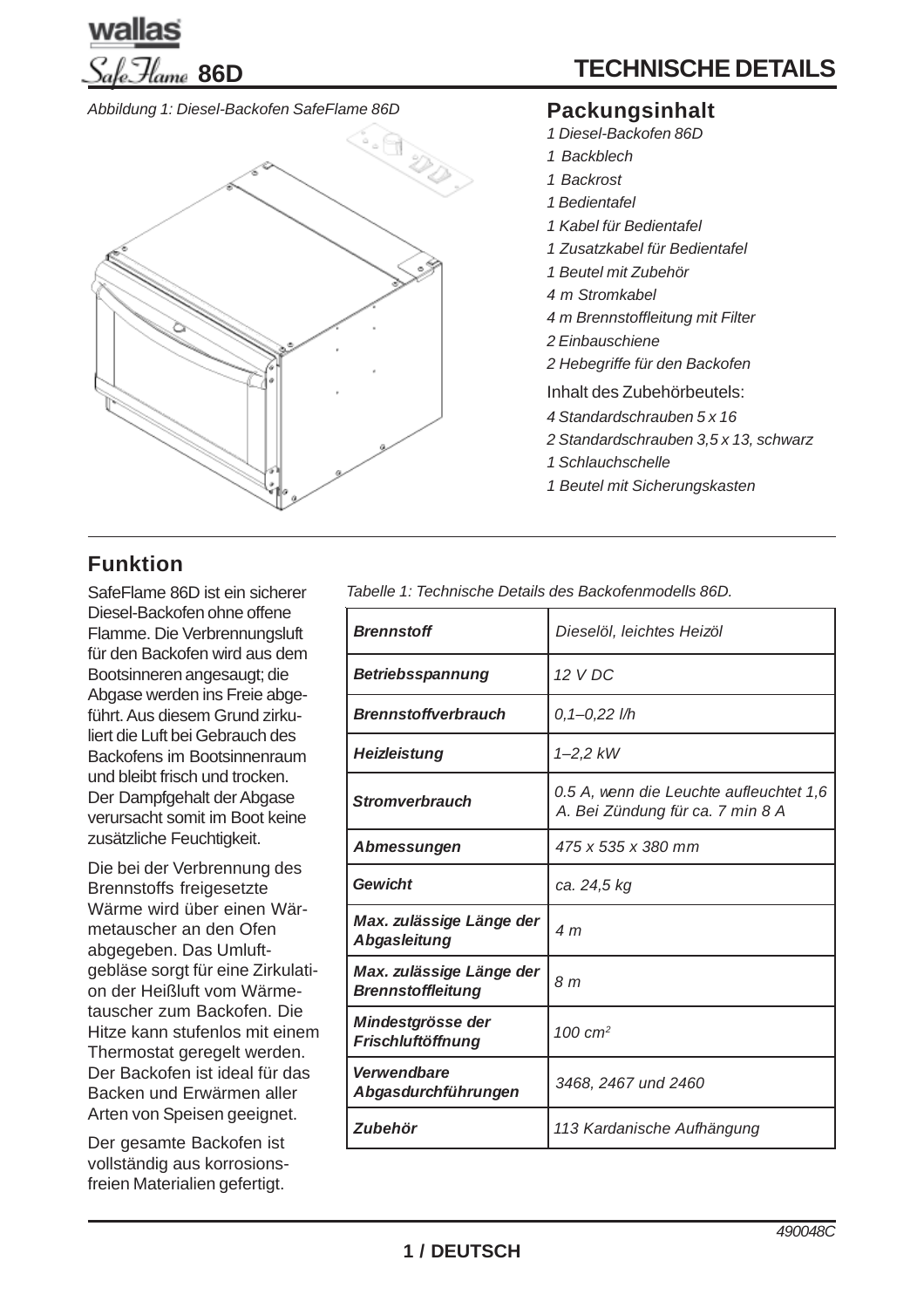

### **Einbauöffnung**

Die Mindestabmessungen der Einbauöffnung betragen 500x400x530 mm (BxHxT). In derselben Einbauöffnung dürfen keine weiteren Geräte eingebaut werden. Unten an der Einbauöffnung werden für die Kühlluft Löcher mit einer Gesamtfläche von den mindestens 100 cm<sup>2</sup> vorgesehen  $(1).$ 

**Der Herd 85D und der Ofen 86D dürfen nicht in einer gemeinsamen Montageöffnung eingebaut werden. Beide müssen in separate, den Bestimmungen entsprechende Einbauöffnungen installiert werden.**

min height  $\frac{400}{15}$  3/4 in Wenn der Backofen von oben mit einer Platte abgedeckt oder in einem geschlossenen Bereich eingebaut wird, muss auch über dem Backofen eine Kühlluftöffnung von mindestens 100 cm<sup>2</sup> vorgesehen werden (2). Dier Einbauöggnung muss aus feuerfestern Material bestehen oder mit feurfestern Material ausgekleidet sein.

**In der Einbauöffnung des Backofens muss eine Öffnung für die Frischluftzufuhr von mindestens 100 cm2 vorgesehen werden.**

*2*

2007

*1*

*3*

Die Maße der Einbauöffnung für die Bedientafel sind 143 x 40 mm (Abbildung 2). Die Länge des Kabels für die Bedientafel beträgt 1,5 m. Die Lebensdauer der elektronischen Ausrüstung wird durch Hitzeeinwirkung verringert. Aus diesem Grund wird vom Einbau der Bedientafel direkt über der Tür des Backofens abgeraten.



*Abbildung 2: Einbauöffnung für Bedientafel (86D).*



*Abbildung 4: Anordnung der Befestigungsschrauben*

# **Befestigung der Bedientafel**

*Abbildung 3: Abmessungen der Einbauöffnung (86D)*

min depth  $530 - min$ 

D.

Die Bedientafel wird mit zwei Schrauben an der gewünschten Stelle auf der Tischplatte befestigt.



*Abbildung 5: Befestigung der Bedientafel für Modell 86D auf der Tischplatte.*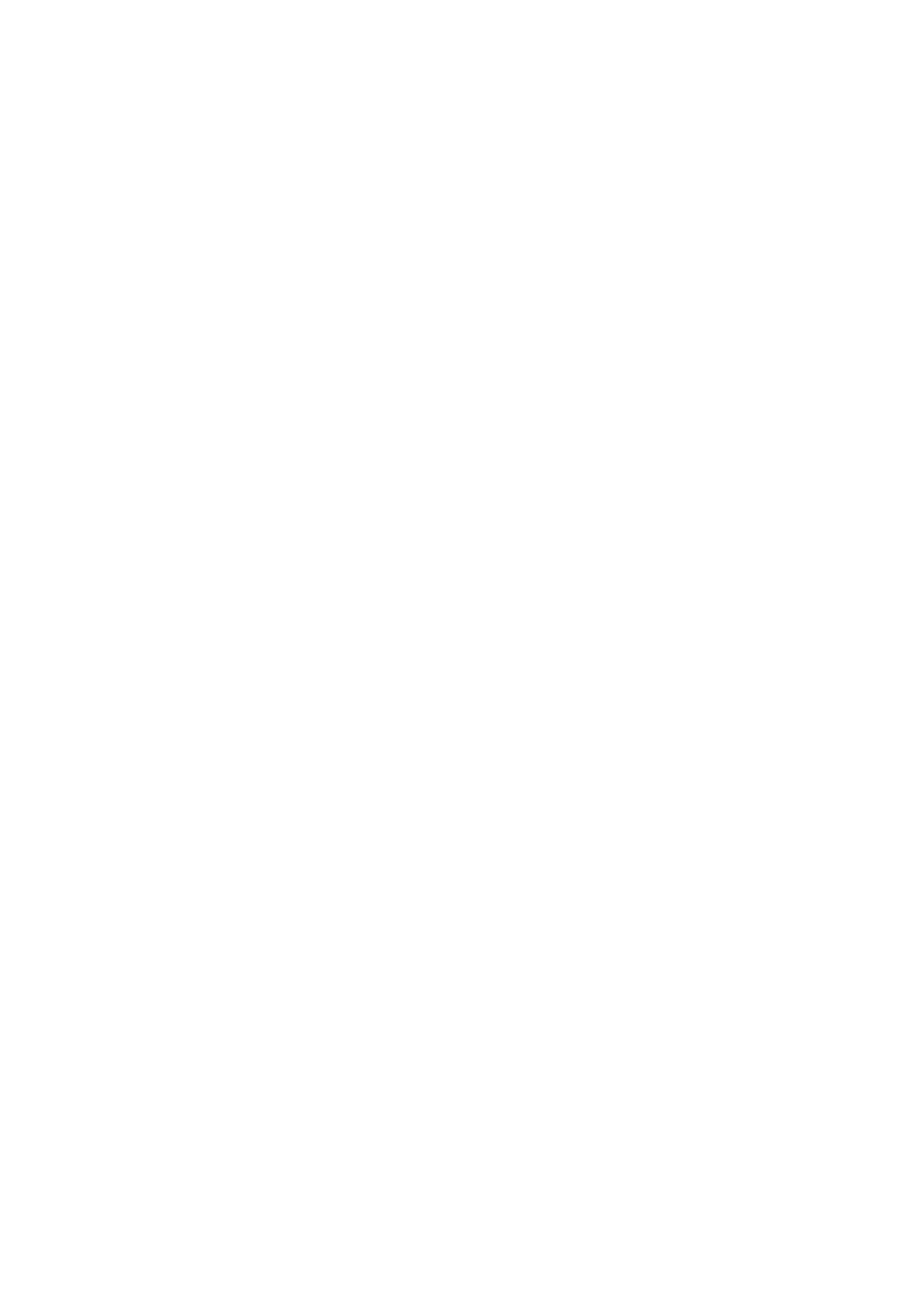

## **Verwendung des Backofens**

Der Backofen erhitzt sich nach dem Einschalten des Geräts mit dem Schalter auf der Bedientafel (Stellung ON) automatisch. Die gelbe LED-Anzeige leuchtet auf, sobald der Backofen eingeschaltet wurde. Die rote LED-Anzeige für die Verbrennung leuchtet auf, sobald im Brenner eine gleichmäßige Verbrennung stattfindet; dies geschieht normalerweise nach 2,5 bis 4 Minuten nach dem Einschalten.

Der Backofen startet unter Umständen nach der Installation nicht beim ersten Versuch, wenn die Brennstoffleitung leer ist. In diesem Fall beginnt die Verbrennungs-LED etwa 4,5 Minuten nach dem Einschalten zu blinken. Drehen Sie den Geräteschalter in die Stellung OFF. Das Gerät kann nicht erneut gestartet werden, bevor beide LED-Anzeigeleuchten erloschen sind (Kühlung).

Schalten Sie den Backofen erneut ein, sobald die LED-Anzeigen erloschen sind. Die



Verbrennungs-LED leuchtet etwa 2,5 bis 4 Minuten nach dem Einschalten auf, sobald eine normale Verbrennung stattfindet.

Nach dem Einschalten kann die Temperatur des Backofens am Thermostatknopf mithilfe der Temperaturskala stufenlos geregelt werden. Die Anzeigeleuchte des Thermostats leuchtet auf, wenn der Ofen eingeschaltet wird und erlischt, sobald die Innentemperatur im Backofen die auf dem Thermostat ablesbare Temperatur erreicht hat. Wenn die Temperatur unter den gewählten Wert sinkt, leuchtet die Thermostat-LED erneut auf und leuchtet solange, bis die vorgewählte Temperatur wieder erreicht

wurde. Das schnelle Hochund Herunterregeln der Temperatur sollte vermieden werden, da sich auf diese Weise Ruß im Brenner ansammelt.

Drehen Sie den Geräteschalter in die Stellung OFF, um den Backofen auszuschalten. Die rote Verbrennungs-LED blinkt noch etwa weitere 5 Minuten, während sich der Backofen abkühlt. Der Backofen kann nicht erneut in Betrieb gesetzt werden, solange die Verbrennungs-LED blinkt.

Die Lampe im Backofen wird durch einen gesonderten Schalter betätigt, immer wenn das Stromkabel des Backofens an die Stromversorgung angeschlossen wird.

# **Bei Verwendung des Backofens ist Folgendes zu beachten:**

Es wird empfohlen, den Backofen zunächst aufzuheizen, bevor die zuzubereitende Speise in die Backröhre gestellt wird. Während dem Aufheizen des Backofens sollte das Backblech herausgenommen werden, da sich der Backofen so schneller erwärmen kann.

Wenn Backpapier im Backofen verwendet wird, sollten die überstehenden Kanten des Papiers abgeschnitten werden, da diese die Luftzirkulation im Backofen behindern. Es wird empfohlen, das Backblech und den Backrost bis an die hintere Wand der Backröhre zu schieben.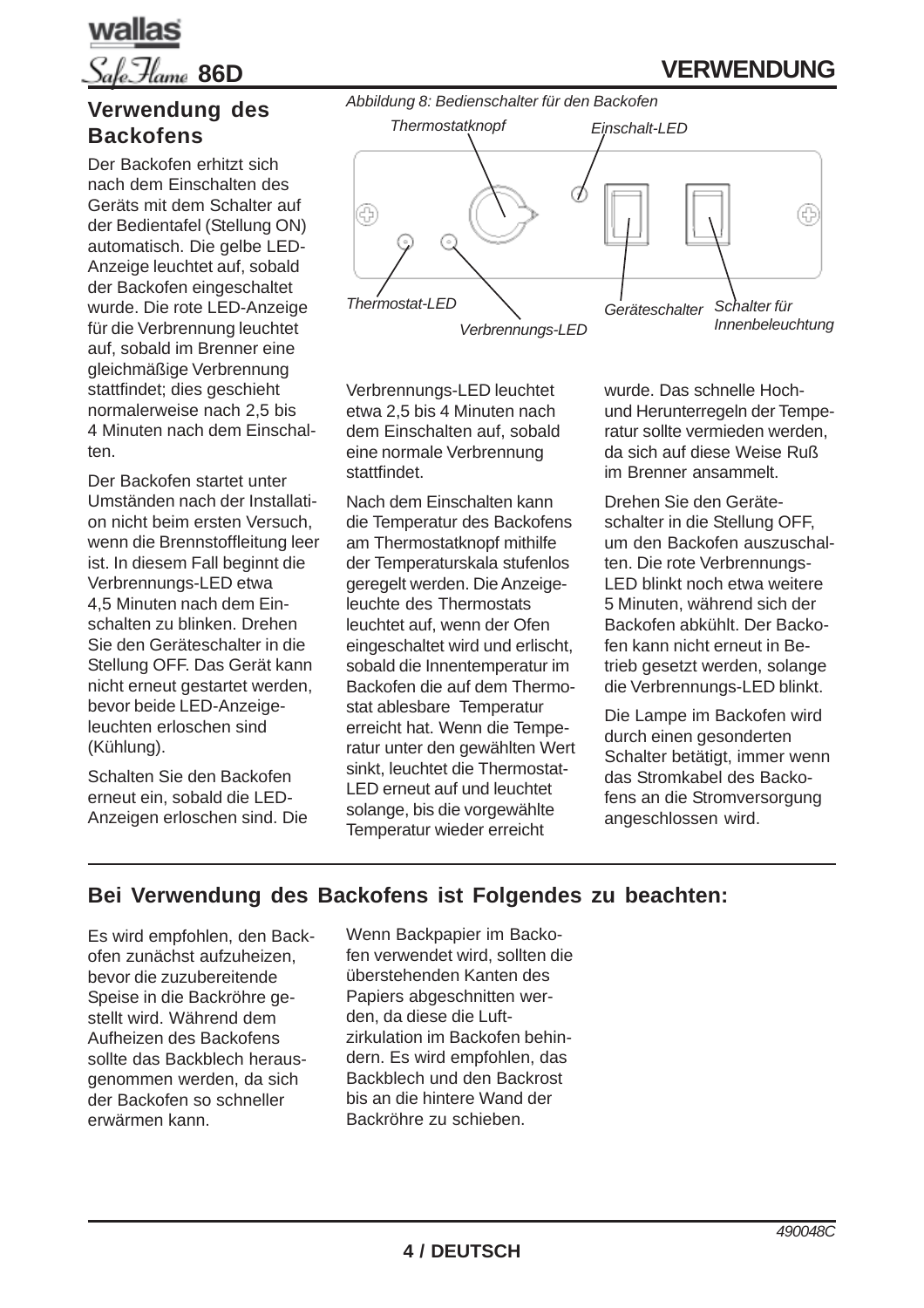

#### Reinigung und Pflege des Backofens

Der Backofen sowie das Backblech und der Backrost sollten nach dem Gebrauch mit einem feuchten Tuch gereinigt und anschließend getrocknet werden. Verwenden Sie erforderlichenfalls flüssige Reinigungsmittel und denken Sie daran, den Backofen nach der Reinigung auszuwischen und trocken zu wischen.

Verwenden Sie keine kratzenden Reinigungsschwämme oder Scheuermittel.

Die technischen Teile des Backofens müssen gemäß den allgemeinen Wartungsempfehlungen für Wallas-Geräte gewartet werden.

### Anzeigeleuchten für Funktionen und Störungen

In Tabelle 2 sind die Fehleranzeigen für verschiedene Funktionen und Betriebsstörungen aufgeführt.

Wenden Sie sich erforderlichenfalls an die nächstgelegene Wallas-Reparaturwerkstatt.

Falls das Gerät nicht startet. obwohl der **Brennstoff die Pumpe** erreicht hat. versuchen Sie nicht öfter als zweimal den Kocher zu starten, ohne die Ursache der Störung zu überprüfen.

| Tabelle 2:                                                                                                  |                      |                                   |                                                                                               |
|-------------------------------------------------------------------------------------------------------------|----------------------|-----------------------------------|-----------------------------------------------------------------------------------------------|
|                                                                                                             | LED-<br><b>Farbe</b> | <b>Blinkrate</b>                  | <b>Bedeutung</b>                                                                              |
| Funktion                                                                                                    | gelb                 | Leuchtet<br>ständig               | Stromversorgung<br>eingeschaltet                                                              |
|                                                                                                             | rot                  | Leuchtet<br>ständig               | Verbrennungsanzeige,<br>Verbrennung wurde<br>normal gestartet                                 |
|                                                                                                             | rot                  | 0,25s                             | Kühlung                                                                                       |
| Störung:<br>Fehleranzeige<br>bleibt 5 Minuten<br>bestehen und<br>anschließend<br>blinkt nur die<br>rote LED | gelb                 | 2s                                | Störung beim<br>Vorglühen                                                                     |
|                                                                                                             | gelb                 | $0,125$ s und<br>2s               | Störung Brennerlüfter                                                                         |
|                                                                                                             | gelb                 | $0,125$ s,<br>$0,125$ s und<br>2s | Störung beim<br>Umluftgebläse                                                                 |
|                                                                                                             | gelb                 | 0,25s                             | Unterspannung                                                                                 |
|                                                                                                             | gelb und<br>rot      | 0,125 s                           | Sperrung: Nach zwei<br>nicht erfolgreichen<br>Startversuchen sperrt<br>sich das Gerät selbst* |
|                                                                                                             | rot                  | 0,25s                             | Überhitzung                                                                                   |
|                                                                                                             | rot                  | 30 <sub>s</sub>                   | nach Fehleranzeige                                                                            |

\*Beseitigen der Sperrung:

1. Schalten Sie den Schalter in die Stellung ON (LEDs blinken - Sper $runq$ ).

2. Trennen Sie die Stromzufuhr am Hauptkabel (Blinken stoppt).

3. Schließen Sie das Hauptstromkabel wieder an (die gelbe LED leuchtet für 1 bis 3 Sekunden auf).

4. Schalten Sie den Schalter in Stellung OFF, nachdem die gelbe LED erloschen ist.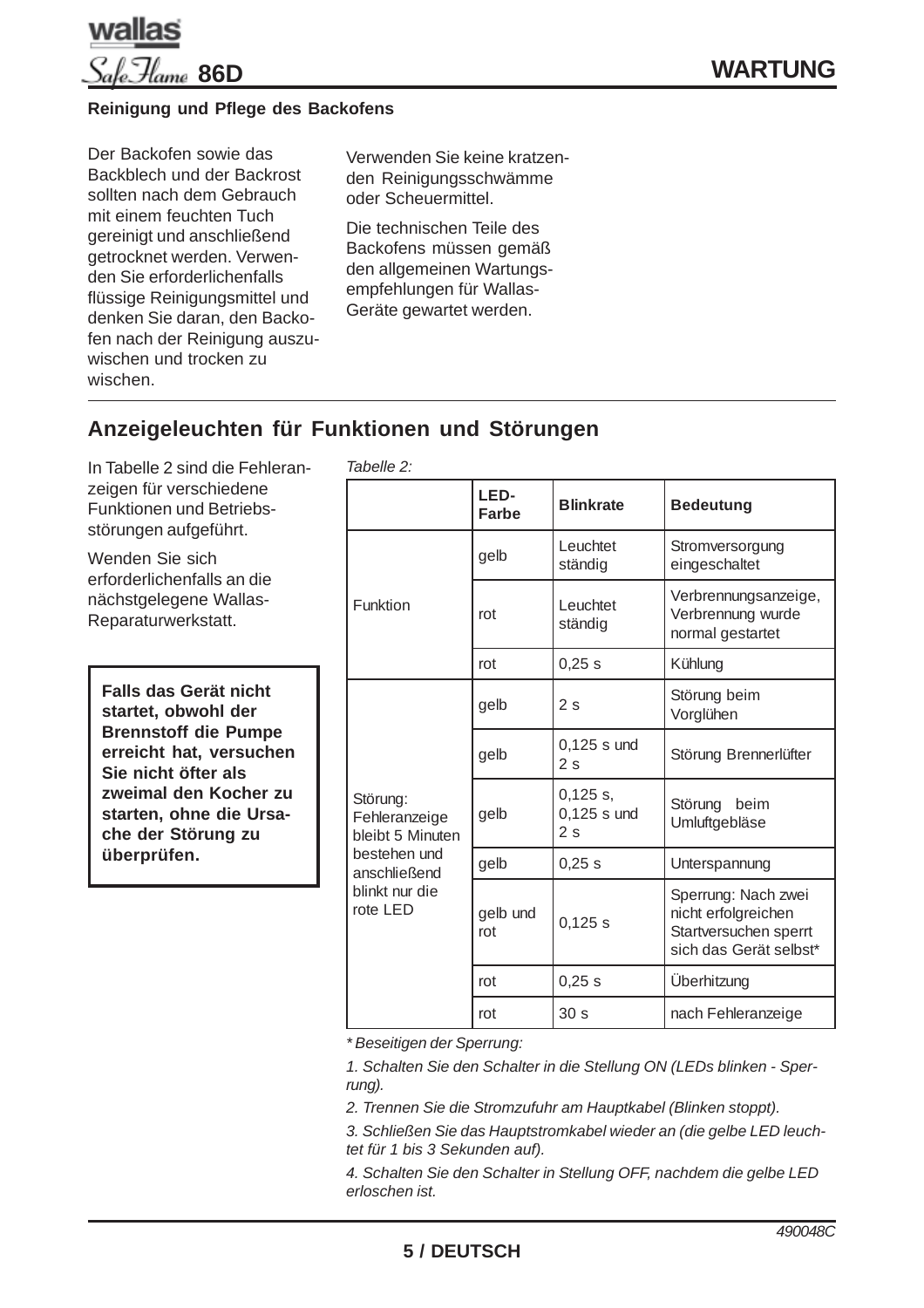

*Bild 1: SafeFlame 86D dieselugn*



# **Funktion**

SafeFlame 86D är en säker, flamlös dieselugn. Ugnen tar förbränningsluften inifrån båten och blåser ut avgaserna. Tack vare detta cirkulerar luften i båten när du använder ugnen. Luften hålls både frisk och torr. Vattenångan från rökgasen lämnar inte kvar och höjer fuktigheten i båten.

Värmen som frigörs när oljan brinner överförs till ugnen via en värmeväxlare. Med hjälp av en varmluftsfläkt cirkulerar den varma luften från värmeväxlaren in i ugnen. Ugnens värme regleras steglöst med en termostat. Ugnen lämpar sig utmärkt för tillagning och uppvärmning av all slags mat.

Ugnen är tillverkad helt av rostfria material.

**TEKNISKA DATA**

# **Förpackningen innehåller:**

- *1 st 86D dieselugn*
- *1 st Ugnsplåt*
- *1 st Ugnsgaller*
- *1 st Manöverpanel*
- *1 st Manöverpanelledning*
- *1 st Tilläggsledning till manöverpanelen*
- *1 st Tillbehörspåse*
- *4 m Elkabel*
- *4 m Bränslerör med filter*
- *2 st Monteringsskena*
- *2 st Lyfthandtag*

### Tillbehörspåsen innehåller:

- *4 st 5 x 16 universalskruvar*
- *2 st 3,5 x 13 svarta universalskruvar*
- *1 st Slangklämma*
- *1 st Påse med säkringsdosor*

*Tabell 1: Tekniska data för ugn 86D.*

| <b>Bränsle</b>                                 | Dieselolja, lätt brännolja                                  |  |
|------------------------------------------------|-------------------------------------------------------------|--|
| Driftspänning                                  | 12 V DC                                                     |  |
| <b>Förbrukning</b>                             | $0, 1 - 0, 22$ l/h                                          |  |
| <b>Uppvärmningseffekt</b>                      | 1-2,2 kW                                                    |  |
| <b>Strömförbrukning</b>                        | 0,5A. När lampan är tänd 1,6A. Vid<br>tändning 8A ca 7 min. |  |
| Mått                                           | 475 x 535 x 380 mm                                          |  |
| <b>Vikt</b>                                    | ca 24,5 kg                                                  |  |
| Avgasrörets största<br>tillåtna längd          | 4 m                                                         |  |
| <b>Bränslerörets största</b><br>tillåtna längd | 8 <sub>m</sub>                                              |  |
| <b>Ersättningsluftintagets</b><br>minimiarea   | $100 \text{ cm}^2$                                          |  |
| Lämpliga<br>avgasgenomföringar                 | 1066, 2466 och 5400                                         |  |
| <b>Extrautrustning</b>                         | 113 Balansupphängning                                       |  |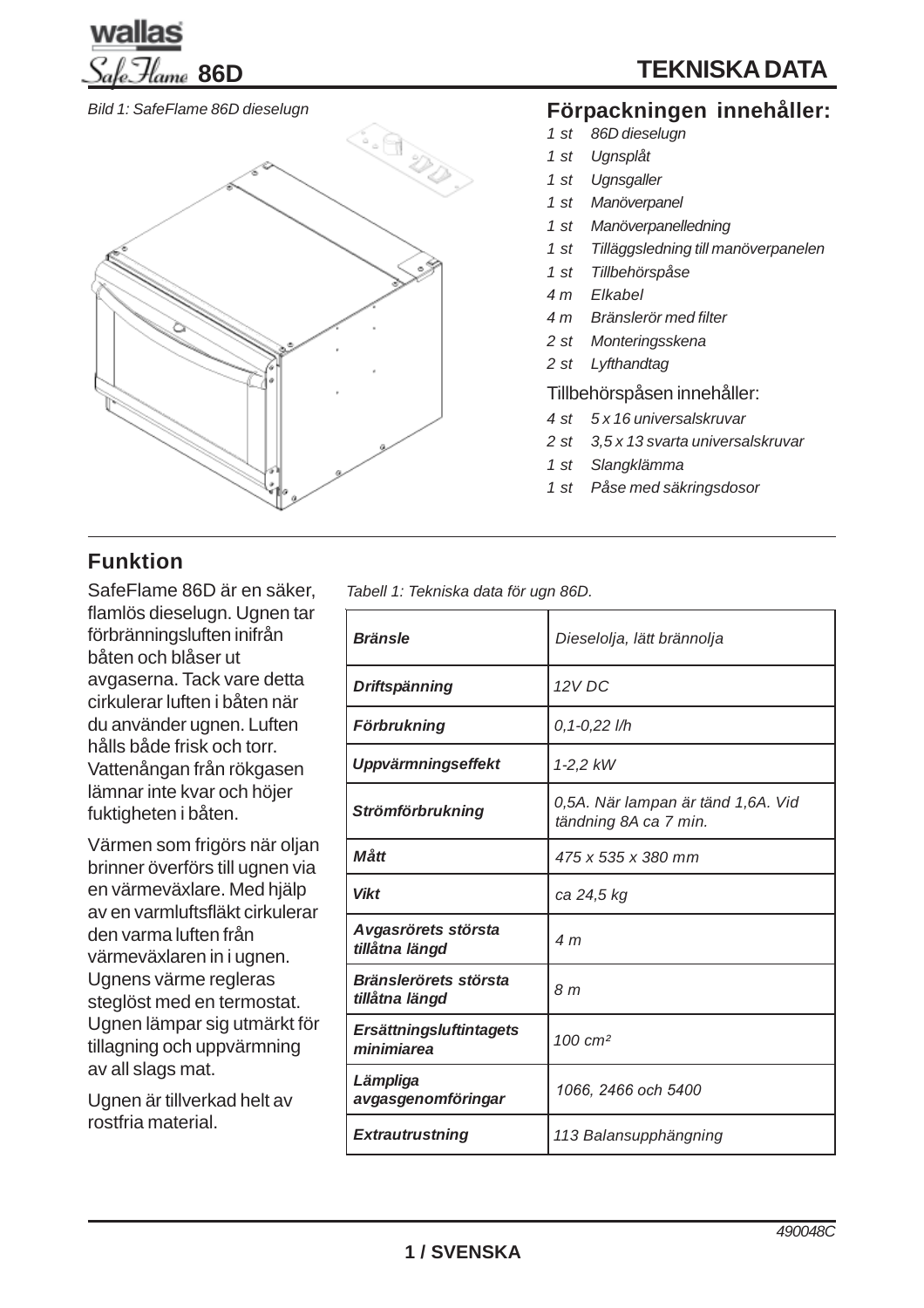

## **Monteringsöppning**

Monteringöpppningen ska vara minst 500x400x530mm (WxHxD). Inga andra apparater får placeras i samma monteringöppningen som ungnen.

Gör hål för kylluften i bottnen av monteringöppningen. Hålens totala area ska vara minst  $100 \, \text{cm}^2 (1)$ .

**Spis 85D och ung 86D får inte installeras i gemensam monteringsöppning. Aggregaten kräver separata monteringsöppningar som uppfyller kraven.**

Om ugnens ovansida täcks över med en skiva eller om ugnen fälls in, bör det även ovanför ugnen finnas minst 100 cm2 hål för kylluft (2). Monteringsöppningen tillverkas av brandsäkert material eller kläs på insidan med branssäkert material.

> **Det måste finnas minst 100 cm² hål för ersättningsluften i monteringsöppningen.**

Monteringsöppningen för manöverpanelen är 143 x 40 mm (bild 2). Längden på manöverpanelens kabel är 1,5 m. Värmen förkortar elektronikens livstid. Därför är det inte rekommendabelt att montera manöverpanelen direkt ovanom ugnsluckan.



143

ġ



*Bild 3: Monteringsöppningens mått.*

*Bild 4: Fästskruvarnas placering*

### **Montering av manöverpanelen**

Manöverpanelen skruvas fast på önskat ställe i bordet med två skruvar.



*Bild 5: Bordsmontering av manöverpanel till 86D.*

g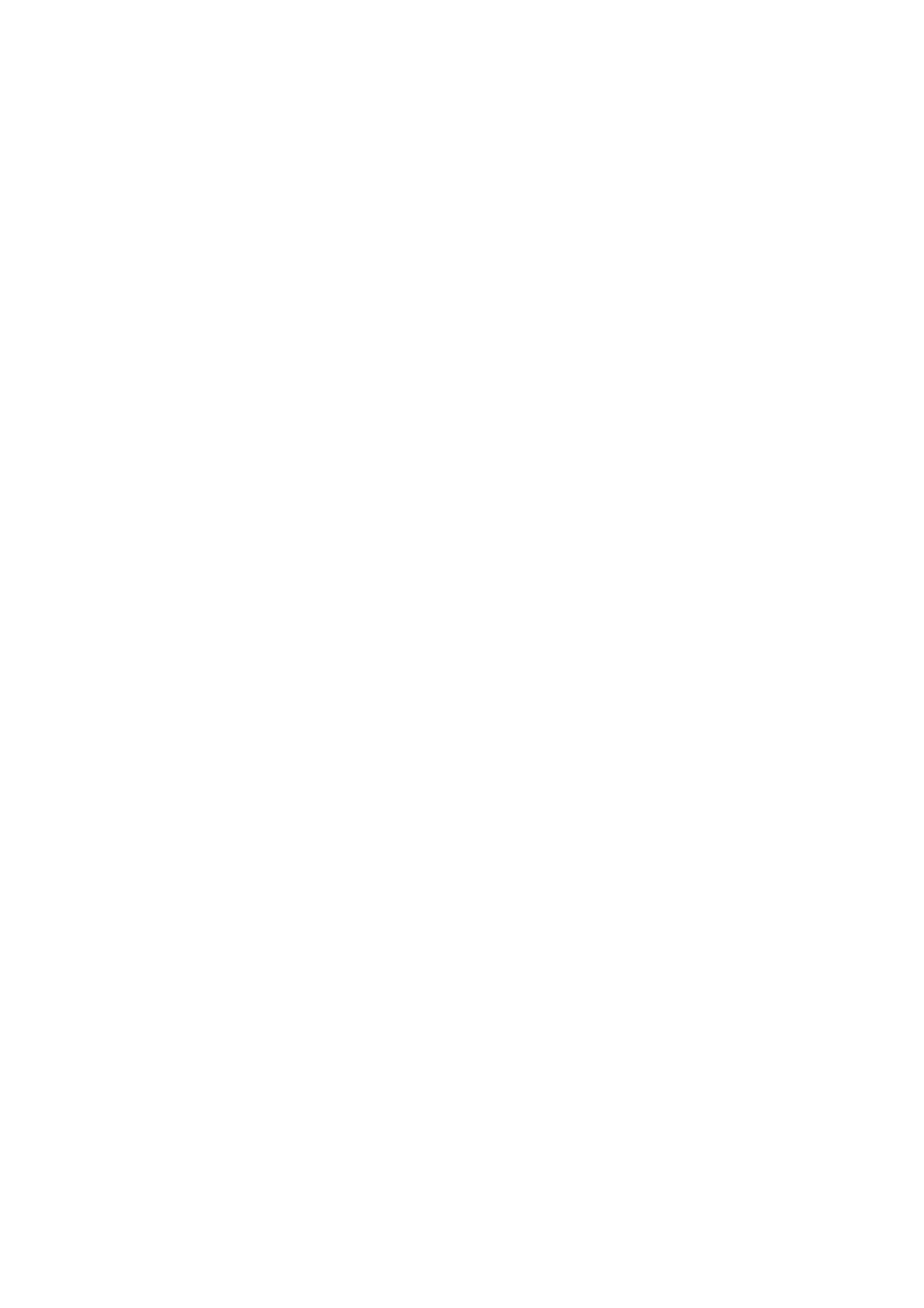# wallas **86D**

# **Användning**

Ugnen kopplas på och värms upp automatiskt när ugnens strömbrytare ställs i läge ON. Den gula strömkontrollampan tänds genast när ugnen kopplas på. Den röda brandindikatorn tänds när förbränningen har stabiliserats ca 2,5-4 minuter efter start.

Efter monteringen kan det hända att ugnen inte kopplas på med första försöket eftersom bränsleröret är tomt. I det här fallet börjar brandindikatorn blinka ca 4,5 minuter efter start. Ställ startbrytaren i läge OFF. Det går inte att starta på nytt förrän båda kontrollamporna har slocknat (efterkylning). Starta på nytt då lamporna har slocknat. Brandindikatorn tänds ca 2,5-4 minuter efter påkoppling när förbränningen är normal.

När ugnen är påkopplad regleras temperaturen steglöst med termostatvredet som har gradindelning.



Termostatkontrollampan tänds när ugnen kopplas på och slocknar när temperaturen inne i ugnen motsvarar temperaturen på termostaten. Om temperaturen sjunker lägre än det inställda gradtalet tänds kontrollampan på nytt och lyser tills önskad temperatur uppnåtts. Undvik att i onödan vrida snabbt fram och tillbaka på värmeregulatorn eftersom det då bildas sot i brännaren.

Stäng av spisen genom att ställa strömbrytaren i läge OFF. Den röda brandindikatorn blinkar nu ca 5 minuter så länge ugnen kyls ned. Ugnen går inte att koppla på på nytt förrän brandindikatorn har upphört att blinka.

**ANVÄNDNING**

Ugnslampan tänds på en separat strömbrytare alltid när ugnens elkabel är kopplad till strömkällan.

# **Att observera när du använder ugnen**

Låt helst ugnen bli ordentligt varm innan du sätter in maten. Ta gärna också ut ugnsplåten när ugnen värms, så värms ugnen fortare och blir jämnvarm.

Klipp av uppskjutande hörn på bakplåtspappret före du börjar grädda eftersom de hejdar luftcirkulationen inne i ugnen. Skjut in både plåten och gallret så långt som möjligt vid gräddning.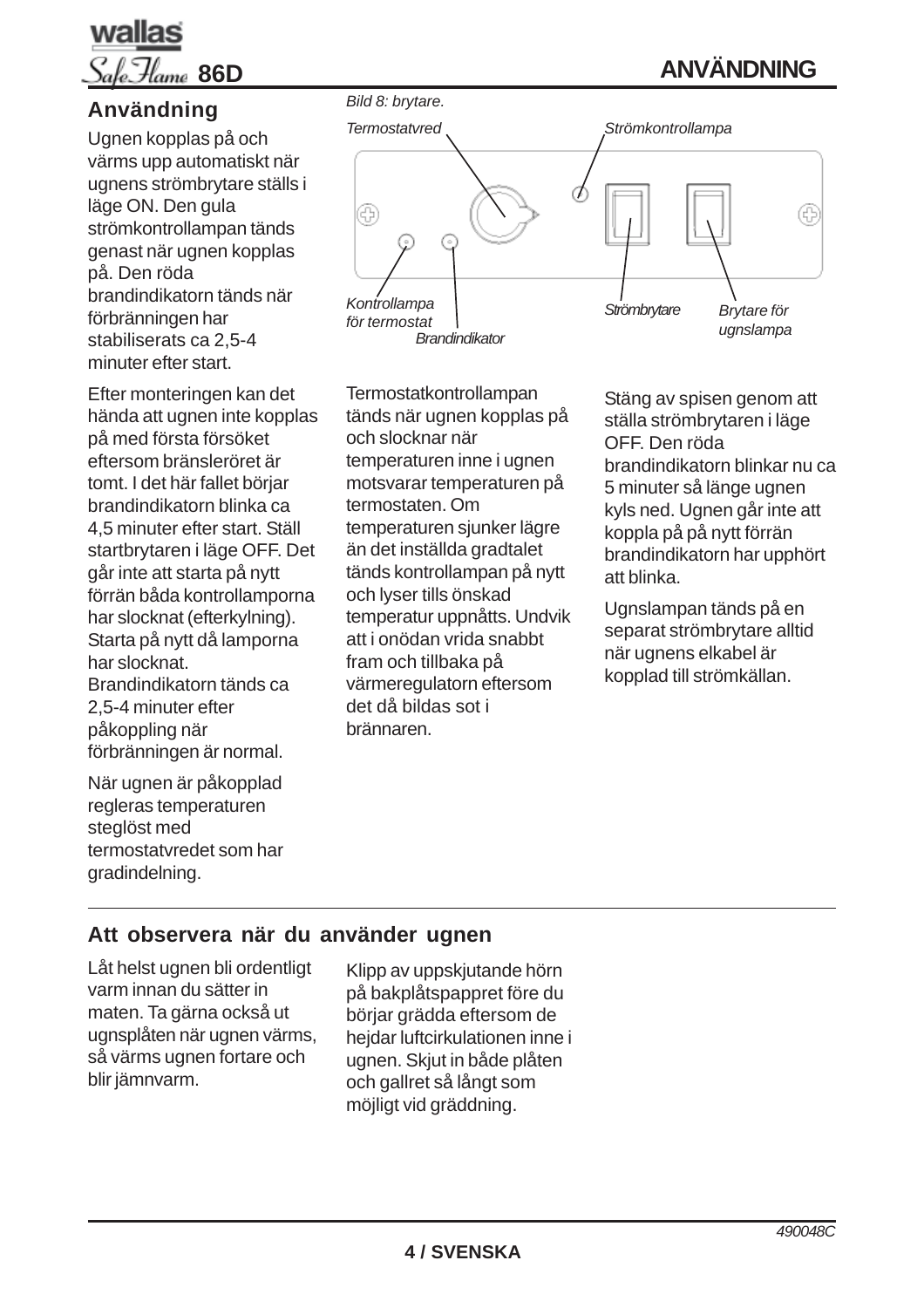

### **Rengöring och skötsel**

För att ugnen ska hållas ren är det skäl att torka av såväl ugnen som gallret och plåten först med våt duk och sedan med torr duk efter varje användning. Vid behov kan du rengöra ugnen med flytande tvättmedel, men då bör ugnen först torkas med våt och sedan med torr duk.

Använd inte repande rengöringssvampar eller skurmedel.

Följ Wallas allmänna anvisningar om hur ugnens tekniska delar ska skötas.

### **Kontrollampor som anger funktion och driftstörningar**

Av tabell 2 framgår vilka funktioner och driftstörningar kontrollamporna anger. Kontakta vid behov närmaste Wallas

servicefirma.

**Om spisen inte startar trots att bränslet nått pumpen bör du inte göra mer än två startförsök utan att söka orsaken till felet.**

| Tabell 2:                                                                                |                            |                                 |                                                                        |
|------------------------------------------------------------------------------------------|----------------------------|---------------------------------|------------------------------------------------------------------------|
|                                                                                          | <b>LED-lampans</b><br>färg | <b>Blinknings-</b><br>intervall | <b>Indikerar</b>                                                       |
|                                                                                          | Gul                        | Lyser oavbrutet.                | Strömmen påkopplad                                                     |
| Funktion                                                                                 | Röd                        | Lyser oavbrutet.                | Brandindikator,<br>förbränningen normal.                               |
|                                                                                          | Röd                        | 0, 25s                          | Efterkylning                                                           |
| Fel; fellarm<br>i 5 min.och<br>därefter<br>blinkar<br>endast den<br>röda LED-<br>lampan. | Gul                        | 2s                              | Glödfel                                                                |
|                                                                                          | Gul                        | 0,125 s och 2 s                 | Fel i<br>förbränningsluftsfläkten                                      |
|                                                                                          | Gul                        | $0,125$ s, $0,125$<br>och 2 s   | Fel i varmluftsfläkten                                                 |
|                                                                                          | Gul                        | 0,25 s                          | Underspänning                                                          |
|                                                                                          | Gul och röd                | 0, 125 s                        | Låsning; ugnen låser<br>sig efter två<br>misslyckade<br>startförsök. * |
|                                                                                          | Röd                        | 0,25 s                          | Overhettning                                                           |
|                                                                                          | Röd                        | 30 <sub>s</sub>                 | Efter fellarm.                                                         |

*\* Så här får du bort spärren:*

*1. Ställ brytaren i läge ON (låsningsblinkning).*

*2. Koppla loss huvudelkabeln (blinkningarna upphör).*

*3. Koppla tillbaka huvudelkabeln (den gula LED-lampan tänds för 1-3 sekunder).*

*4. Ställ brytaren i läge OFF när den gula LED-lampan har slocknat.*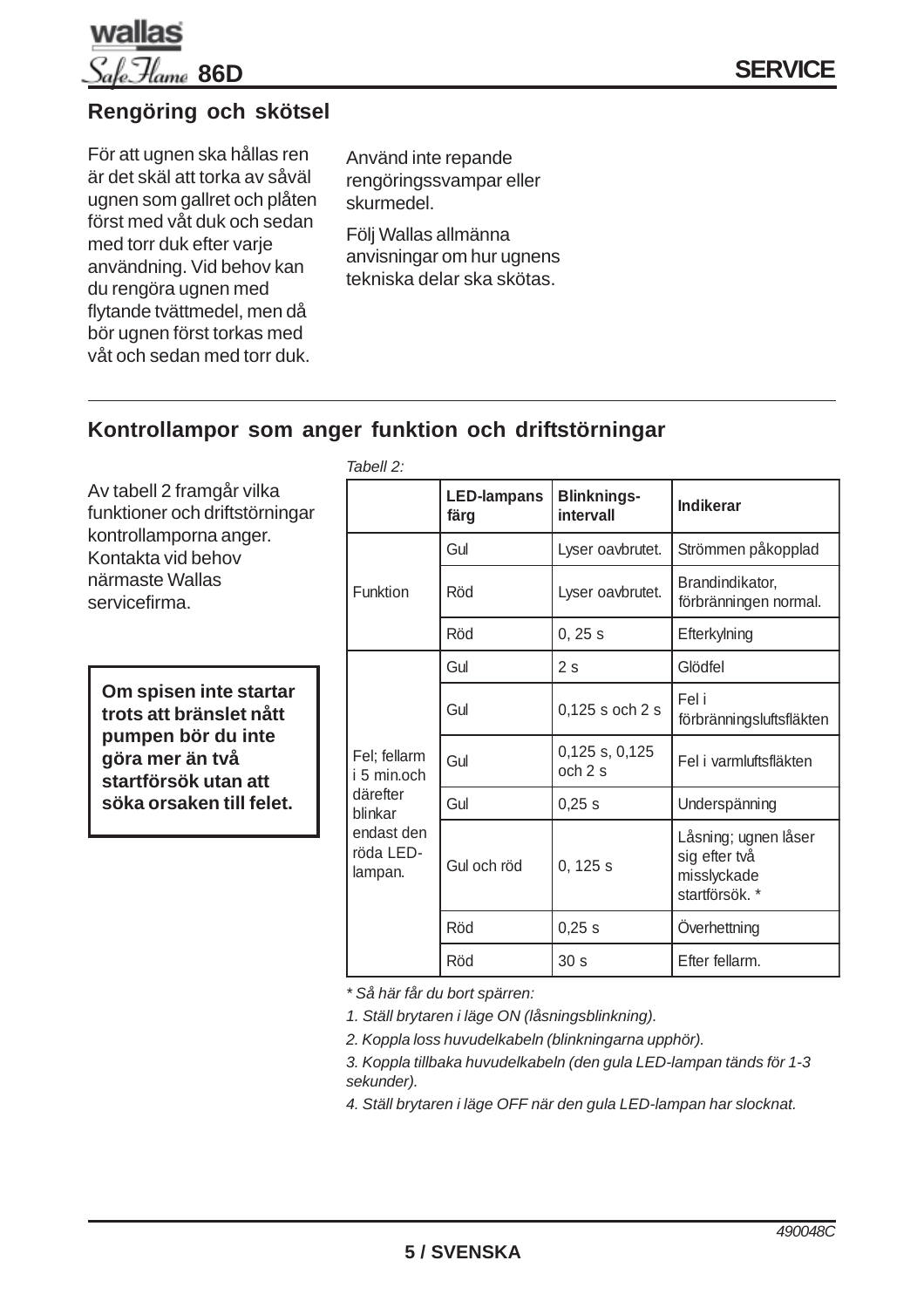

*Kuva 1: SafeFlame 86D dieseluuni*



## **Laitteen toiminta**

SafeFlame 86D on turvallinen avoliekitön dieseluuni. Uuni ottaa paloilmansa veneestä ja puhaltaa savukaasut ulos. Näin ollen uunia käytettäessä ilma kiertää veneessä ja pysyy sekä tuulettuneena että kuivana. Savukaasun vesihöyry ei jää veneeseen lisäämään kosteutta.

Öljyn palaessa vapautuva lämpö siirretään lämmönsiirtimellä uuniin. Kiertoilmapuhallin kierrättää kuumaa ilmaa lämmönsiirtimeltä uunin paistotilaan. Uunin tehoa säädetään portaattomasti lämpötilatermostaatilla. Uuni sopii erinomaisesti kaikkien ruokien valmistamiseen ja lämmittämiseen.

Uuni on valmistettu kokonaan ruostumattomista materiaaleista.

#### **Pakkauksen sisältö**

- *1 kpl 86D dieseluuni*
- *1 kpl Uunin paistopelti*
- *1 kpl Uunin paistoritilä*
- *1 kpl Ohjauspaneeli*
- *1 kpl Ohjauspaneelin johto*
- *1 kpl Ohjauspaneelin lisäjohto*
- *1 kpl Tarvikepussi*
- *4 m Virtajohto*
- *4 m Polttoaineletku suodattimella*
- *2 kpl Asennuskisko*
- *2 kpl Uunin nostokahva*

#### Tarvikepussin sisältö

- *4 kpl 5 x 16 yleisruuvi*
- *2 kpl 3,5 x 13 yleisruuvi , musta*
- *1 kpl Letkuside*
- *1 kpl Sulakerasiapussi*

*Taulukko 1: Tekniset tiedot 86D uunille.*

| <b>Polttoaine</b>                             | Dieselöljy, kevyt polttoöljy                                      |  |
|-----------------------------------------------|-------------------------------------------------------------------|--|
| Käyttöjännite                                 | 12 V DC                                                           |  |
| <b>Kulutus</b>                                | $0,1 - 0,22$ l/h                                                  |  |
| Lämmitysteho                                  | $1 - 2,2$ kW                                                      |  |
| <b>Virrankulutus</b>                          | 0,5 A, valon ollessa päällä 1,6 A.<br>Sytytyksessä noin 7 min 8A. |  |
| <b>Mitat</b>                                  | 475 x 535 x 380 mm                                                |  |
| Paino                                         | noin 24,5 kg                                                      |  |
| Savukaasuletkun suurin<br>sallittu pituus     | 4 m                                                               |  |
| Polttoaineletkun suurin<br>sallittu pituus    | 8 <sub>m</sub>                                                    |  |
| Korvausilma-aukon koko<br>vähimmäis pinta-ala | $100 \text{ cm}^2$                                                |  |
| <b>Soveltuvat</b><br>savukaasuläpiviennit     | 1066, 2466 ja 5400                                                |  |
| Lisävarusteet                                 | 113 Keinuripustus                                                 |  |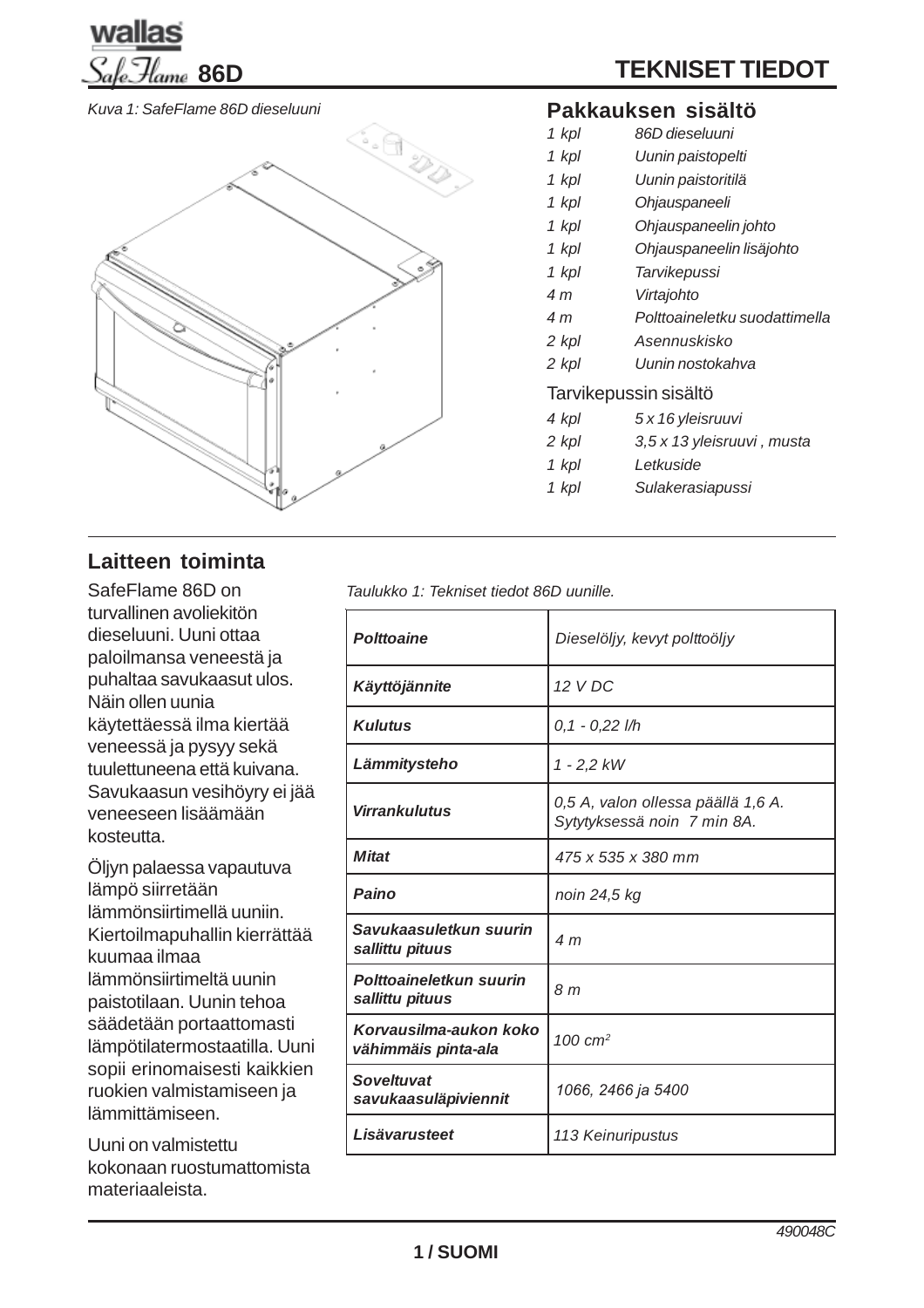

#### **Asennusaukko**



# **Ohjauspaneelin kiinnittäminen**

Ohjauspaneeli kiinnitetään kahdella ruuvilla pöytään haluttuun kohtaan.



*Kuva 5:86D:n ohjauspaneelin kiinnittäminen pöytään.*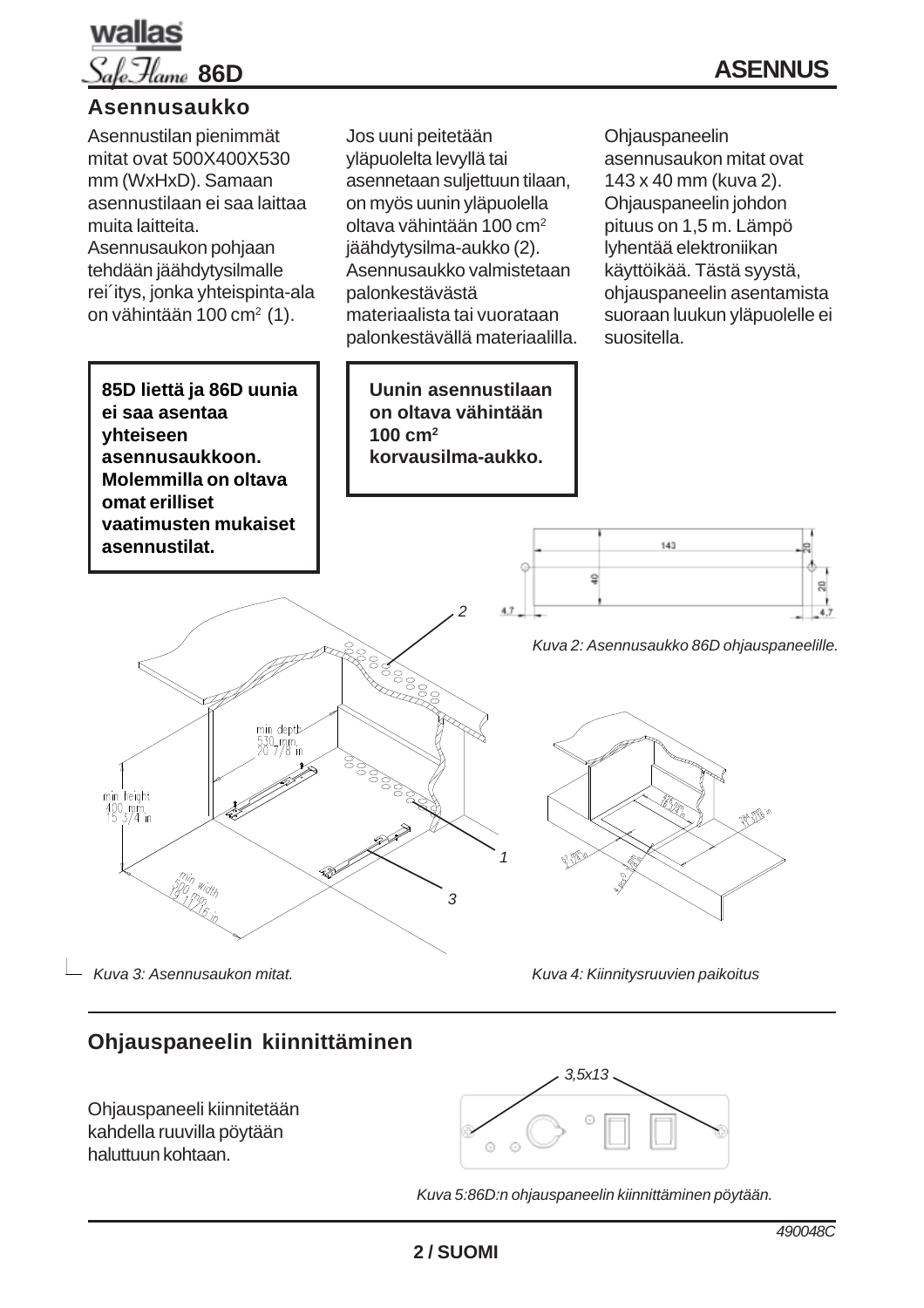

### **Laitteen kiinnittäminen**

Uuni kiinnitetään kahdella asennuskiskolla (kuva 3 (3)), jotka ruuvataan alustaansa (4 kpl yleisruuvi 5x 16mm). Varmista, että kiskot ovat tukevasti kiinni!

Uuni nostetaan kiinnityskiskojen pääälle siten, että taaemmat ruuvit (4) liukuvat kiinnityskiskojen uriin (5). Kiristä etureunan kiinnitysruuvit (6) (2 kpl DIN 933 A2 M5x16) 10 mm kiintoavaimella.

*Kuva 6: 86D asennus ja kiinnitys.*



### **Liitännät**

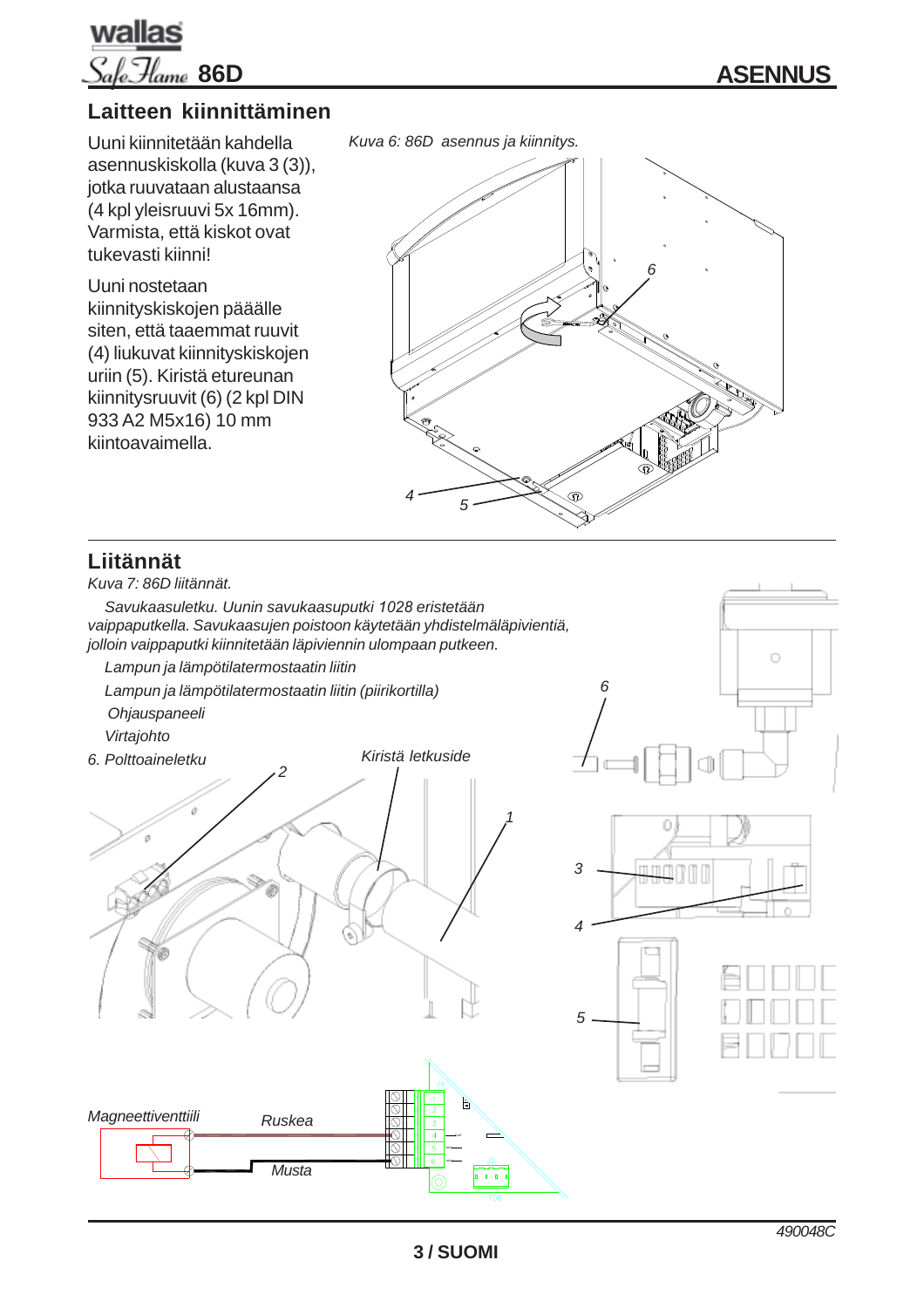

# **KÄYTTÖ**

### **Uunin käyttö**

Käännettäessä uunin kytkin ON-asentoon, uuni käynnistyy ja kuumenee automaattisesti. Keltainen virran merkkivalo syttyy heti uunin käynnistyessä. Punainen paloilmaisu syttyy, kun palaminen on tasaantunut polttimessa noin 2,5 - 4 min kuluttua käynnistyksestä.

Laite ei välttämättä käynnisty asennuksen jälkeen ensimmäisellä käynnistyksellä, kun polttoaineletku on tyhjä. Tällöin paloilmaisu alkaa vilkkua noin 4,5 minuutin kuluttua käynnistyksestä. Paina käynnistyskytkin OFFasentoon. Laitetta ei voi käynnistää uudelleen ennen kuin kummatkin merkkivalot ovat sammuneet (jälkijäähdytys).

Merkkivalojen sammuttua käynnistä laite uudelleen. Paloilmaisu syttyy noin 2,5 - 4 minuutin kuluttua käynnistyksestä, jolloin palaminen on normaalia.

*Kuva 8: Uunin käyttökytkimet.*



Käynnistymisen jälkeen uunin lämpötilaa säädetään portaattomasti termostaattinupista, jossa on lämpötila-asteikko. Termostaatin merkkivalo syttyy uunin käynnistyessä ja sammuu, kun uunin sisälämpötila on saavuttanut termostaattin osoittaman lämpötilan. Jos lämpötila laskee alle asetetun arvon termostaatin merkkivalo taas syttyy, kunnes lämpötila on saavutettu.Vältä tehonsäätönupin turhaa nopeaa edestakaisin säätelyä, se aiheuttaa polttimen nokeentumista.

Uuni sammutetaan kääntämällä virtakytkin OFFasentoon. Punainen paloilmaisu vilkkuu tämän jälkeen noin 5 minuuttia, kun laite on jälkijäähdytyksellä. Uuni ei käynnisty uudelleen enne kuin paloilmaisu on lakannut vilkkumasta.

Uunin sisävalo toimii erillisestä kytkimestä aina, kun uunin virtajohto on kiinnitettynä virtalähteeseen.

# **Uunin käytössä huomioitavaa**

Uunin on hyvä antaa lämmetä ennen ruuan laittamista uuniin. Lämmitettäessä uunia on myös leivinpelti hyvä ottaa pois uunista, koska uuni lämpiää nopeammin ja tasaisemmin, jos leivinpelti ei ole uunissa.

Paistettaessa uunissa on leivinpaperista hyvä leikata turhat reunat pois, koska ne häiritsevät ilman kiertoa uunin sisällä. Sekä leivinpelti että ritilä on paistettaessa hyvä työntää aivan uunin takaseinään kiinni.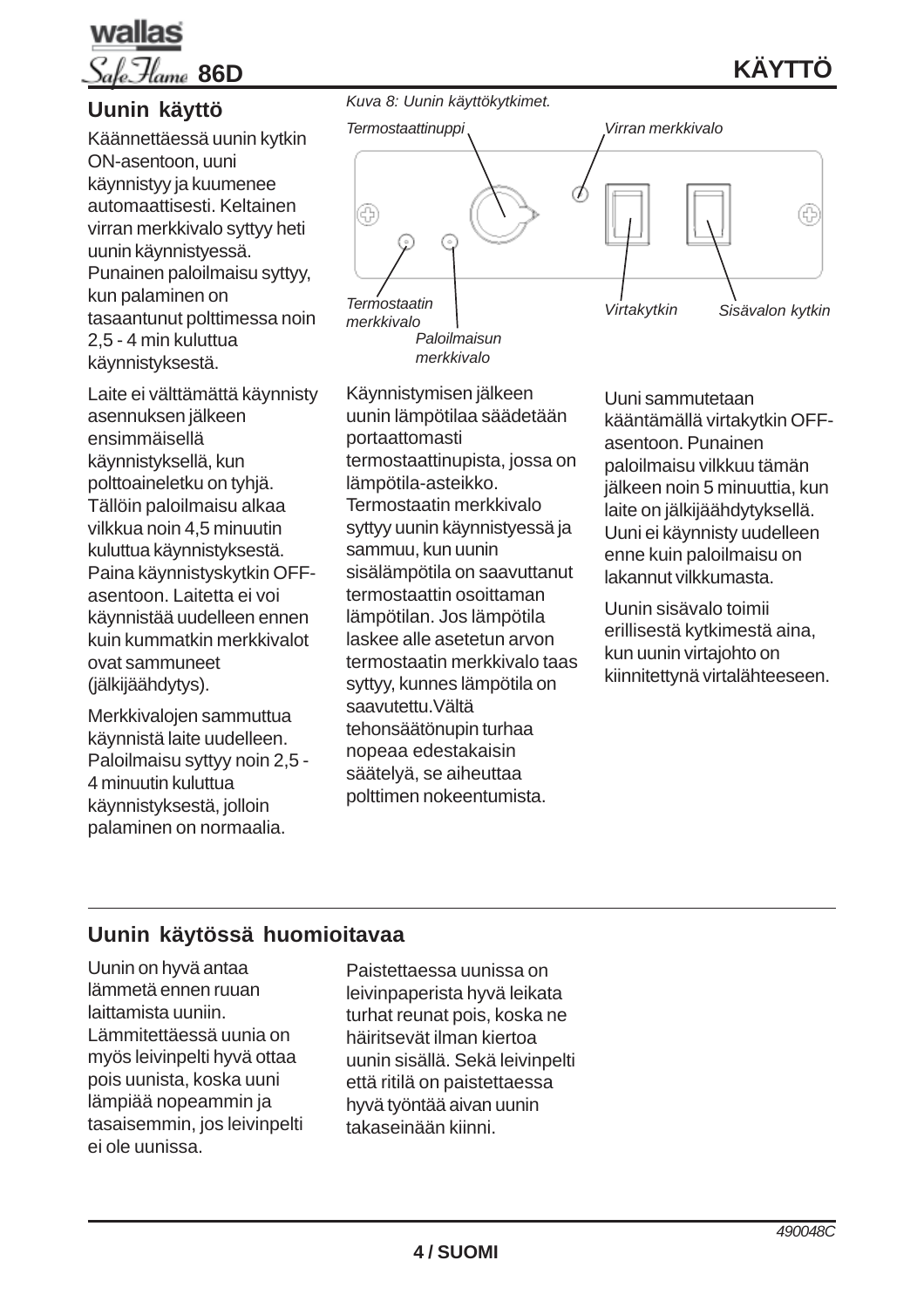

# **Uunin puhdistus ja hoito**

Käytön jälkeen uuni samoin kuin ritilä ja pelti kannattaa pyyhkiä kostealla ja kuivata, jotta uuni säilyisi puhtaana. Tarvittaessa uunin puhdistukseen voi käyttää nestemäisiä pesuaineita, mutta pesuainekäsittelyn jälkeen uuni on pyyhittävä kostealla ja kuivattava.

Älä käytä naarmuttavia puhdistussieniä tai hankausaineita.

Lieden teknisten osien huollossa noudatetaan Wallas-laitteiden yleisiä huoltosuosituksia.

# **Toimintojen ja käyttöhäiriöiden merkkivalot**

Taulukossa 2 on esitettynä erilaiset merkkivalot eri toimintojen ja käyttöhäiriöiden yhteydessä.

Tarvittaessa ota yhteys lähimpään Wallashuoltoliikkeeseen.

**Jos laite ei käynnisty, vaikka polttoaine on jo saavuttanut pumpun, älä tee yli kahta käynnistystä tarkastamatta vian syytä.**

| Taulukko 2:                                                                                       |                             |                                |                                                                         |
|---------------------------------------------------------------------------------------------------|-----------------------------|--------------------------------|-------------------------------------------------------------------------|
|                                                                                                   | <b>LEDin</b><br>väri        | Vilkutus väli                  | <b>Tarkoitus</b>                                                        |
| Toiminto                                                                                          | Keltainen                   | Palaa<br>yhtenäisesti.         | Virta päällä                                                            |
|                                                                                                   | Punainen                    | Palaa<br>yhtenäisesti.         | Paloilmaisu, kun<br>palaminen on alkanut<br>normaalisti.                |
|                                                                                                   | Punainen                    | 0,25s                          | Jälkijäähdytys                                                          |
| Vika:<br>vikailmoitus<br>kestää 5<br>minuuttia ja sen<br>jälkeen vain<br>punainen LED<br>vilkkuu. | Keltainen                   | 2 <sub>s</sub>                 | Hehkuvika                                                               |
|                                                                                                   | Keltainen                   | $0,125$ s ja 2 s               | Palopuhallinvika                                                        |
|                                                                                                   | Keltainen                   | $0,125$ s,<br>$0,125$ s ja 2 s | Kiertopuhallinvika                                                      |
|                                                                                                   | Keltainen                   | 0,25 s                         | Alijännite                                                              |
|                                                                                                   | Keltainen<br>ia<br>punainen | 0,125s                         | Lukitus; laite lukkiutuu<br>2 epäonnistuneen<br>käynnistyksen jälkeen.* |
|                                                                                                   | Punainen                    | 0,25s                          | Ylilämpö                                                                |
|                                                                                                   | Punainen                    | 30 <sub>s</sub>                | Vikailmoituksen<br>jälkeen.                                             |

*\* Lukituksenavaus:*

*1 Laite ON asentoon (lukittumisvilkutus).*

*2. Ota päävirtajohto irti (vilkutukset sammuvat).*

*3. Laita päävirtajohto takaisin (keltainen LED syttyy 1 - 3 sekunniksi).*

*4. Kun keltainen LED on sammunut, käännä laite OFF asentoon.*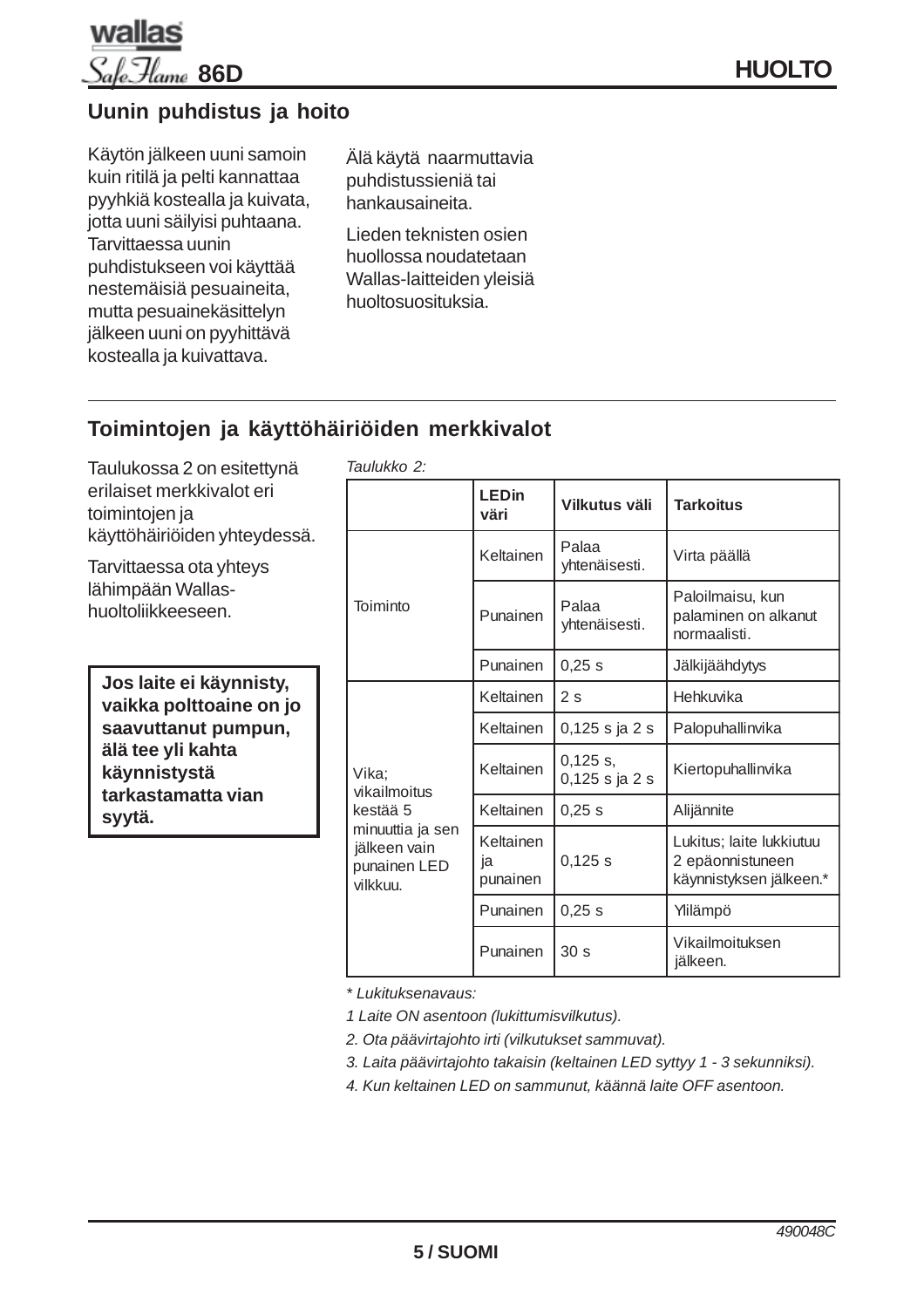

#### *Figuur 1: Diesel oven SafeFlame 86D*



# **TECHNISCHE GEGEVENS**

### **Inhoud**

- *1 x 86D diesel oven*
- *1 x bakplaat*
- *1 x bakrooster*
- *1 x bedieningspaneel*
- *1 x bedrading bedieningspaneel*
- *1 x extra bedrading voor bedieningspaneel*
- *1 x installatiemateriaal*
- *1 x voedingskabel*
- *4 meter brandstofleiding met filter*
- *2 x installatie strip (links en rechts)*
- *2 x optilhendels van oven*

#### Inhoud van installatiemateriaal:

- *10 x 5x16 standaard schroeven*
- *2 x 3,5x15 standaard schroeven, zwart*
- *1 x slangenklem*
- *1 x zakje met zekeringendoos*

De SafeFlame 86D is een veilige dieseloven zonder open vlam.

De oven krijgt verbrandingslucht toegeleverd via de omliggende lucht en blaast de verbrandingsgassen naar buiten.

Op deze manier blijft de waterdamp van de verbrandingsgassen niet in de boot hangen.

Daardoor zal de lucht tijdens het gebruik van de oven in de boot circuleren en zal de lucht droog en fris blijven.

De warmte, die door de verbranding van de diesel verkregen wordt, wordt naar de oven gevoerd worden door middel van een warmtewisselaar. De ventilator circuleert de hete lucht van de warmtewisselaar naar de oven. De warmte is traploos **Werking van de oven** *Tabel 1: Technische gegevens*

| Brandstof                                                                                                             | Dieselolie, lichte huisbrandolie of<br>kerosine                                                       |  |
|-----------------------------------------------------------------------------------------------------------------------|-------------------------------------------------------------------------------------------------------|--|
| Werkspanning                                                                                                          | 12 Volt DC                                                                                            |  |
| <b>Brandstofverbruik</b>                                                                                              | 0,1 - 0,22 liter per uur                                                                              |  |
| Verwarmingsvermogen                                                                                                   | $1 - 2,2$ kW                                                                                          |  |
| <b>Stroomverbruik</b>                                                                                                 | 0,5 Ampère, wanneer het licht brandt<br>1,6 Ampère<br>Bij ontsteken, ongeveer 7 minuten, 8<br>Ampère. |  |
| <b>Afmetingen</b>                                                                                                     | 475 x 535 x 380 mm                                                                                    |  |
| Gewicht                                                                                                               | Ongeveer 24,5 kg                                                                                      |  |
| <b>Maximaal toegelaten</b><br>lengte van de uitlaatslang                                                              | 4 meter                                                                                               |  |
| <b>Maximaal toegelaten</b><br>lengte van de<br>brandstofslang                                                         | 8 meter                                                                                               |  |
| Minimaal gebied van<br>verbrandingslucht                                                                              | $100 \text{ cm}^2$                                                                                    |  |
| Toepasbare uitlaten                                                                                                   | 1066, 2466, 5400                                                                                      |  |
| <b>Accessoires</b>                                                                                                    | 113 cardanische ophanging                                                                             |  |
| regelbaar via de<br>thermostaat. De oven is<br>ideaal uitgerust voor koken<br>en verwarmen voor vele<br>soorten eten. | De oven is gemaakt van<br>roestvrije materialen.                                                      |  |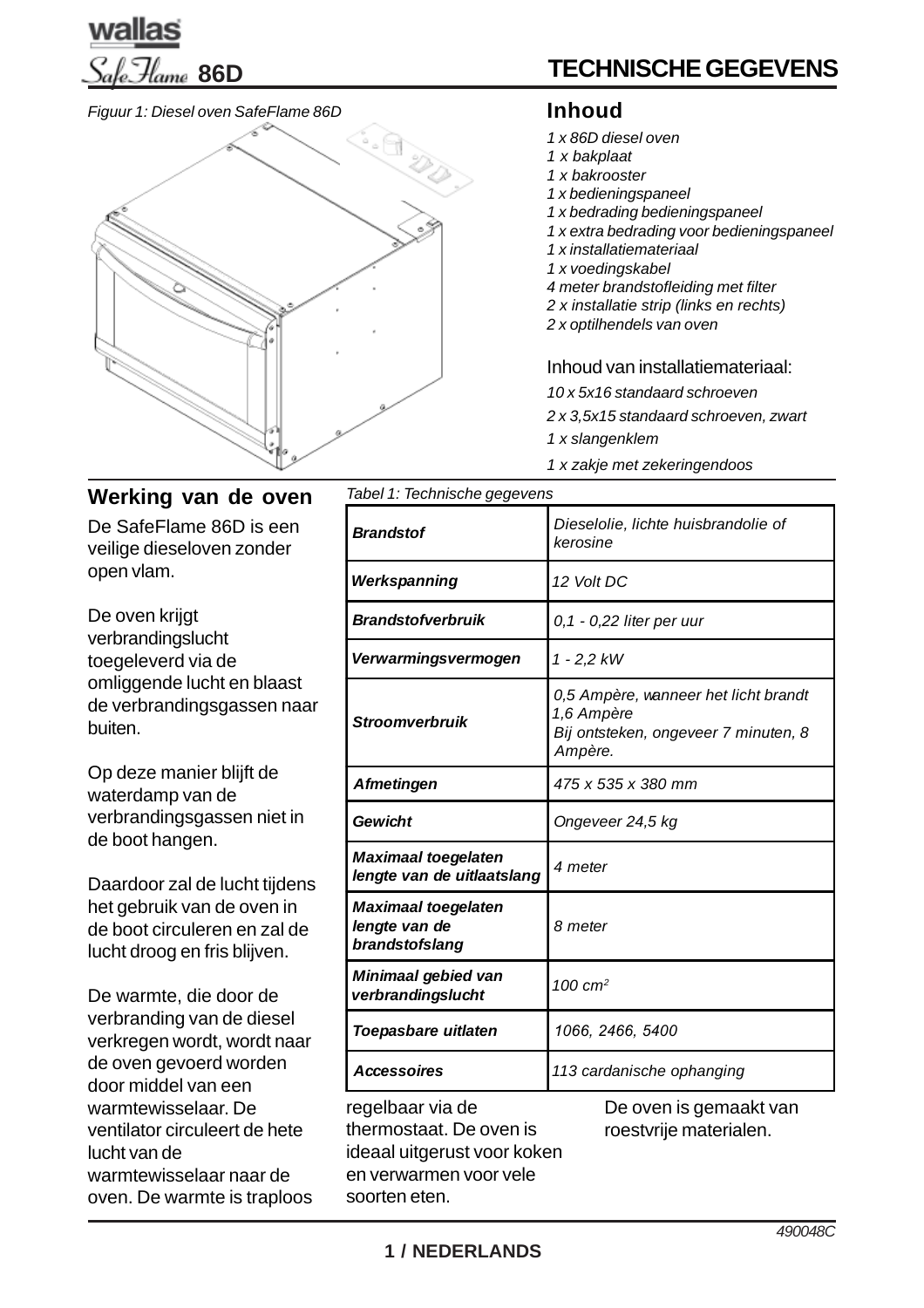

# **INSTALLATIE**

#### **Inbouwafmetingen**

De minimale inbouw afmetingen zijn 500x400x530mm (bxhxd) Plaats geen andere artikelen in de montage- plaats. Maak ventilatie- openingen van tenminste 100cm² in de bodem van de montageplaats.(1)

**U moet niet de 85D kookplaat en de 86D oven aansluiten op dezelfde uitlaatopening. Deze hebben namelijk allebei een separate afvoer van zichzelf nodig**

Wanneer de oven ingebouwd en afgedekt wordt dient er voor de afkoelingslucht aan de bovenzijde eveneens een ventilatieopening van ten minste 100cm² zijn.(2) De ruimte, waar de oven ingebouwd wordt, zal

> **In het keukenblok waarin de oven geïnstalleerd wordt, moet een ventilatieopening aanwezig zijn van minstens 100cm²**

opgebouwd moeten worden van brandwerend materiaal of afgewerkt moeten worden met brandwerend materiaal. De afmetingen van de inbouw van het bedieningspaneel zijn 143 x 40mm (figuur 2). De lengte van de bedrading van het bedieningspaneel is 1,5m. Warmte zal de levensduur van de elektronische onderdelen verkorten. Voor deze reden is inbouw van het bedieningspaneel boven de oven af te raden.



*bedieningspaneel*

*Figuur 2: Inbouwafmetingen 86D*

ġ

143



*Figuur 3: Inbouwafmetingen*

*Figuur 4: Posities van de schroeven*

### **Monteren van het bedieningspaneel**

Het bedieningspaneel wordt op de gewenste plek met 2 schroeven vastgezet.



*Figuur 5: Bevestigen van het 86D bedieningspaneel*

g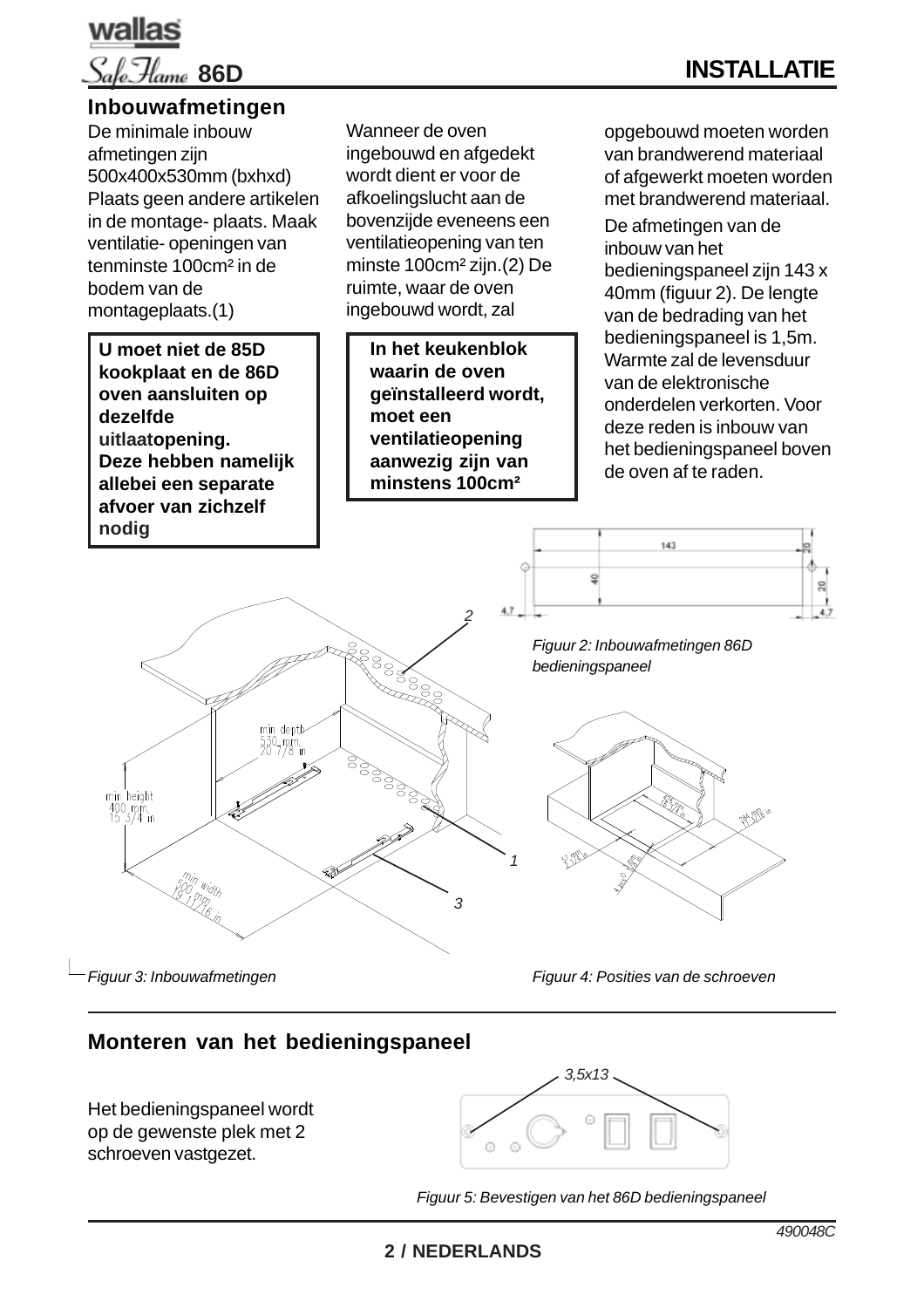

Ó

# wallas **86D**

# **Monteren van het toestel**

Monteer de oven met de twee montagerails (Figuur 3(3)), die met 4 schroeven van 5x16mm op de basis geschroefd zijn. Schroef de rails goed stevig vast!

Plaats de oven over de montagerails totdat de achterste bout (4), van de bodem van de oven, in de uitsparing (5) glijdt. Draai de bouten – 2 x DIN933 A2 M5x16 – aan de voorzijde vast door middel van een 10mm ring / steeksleutel.

# *Figuur 6: Installeren en vastzetten van de oven 86D*



*6*

# **Aansluitingen**

*Figuur 7: 86D aansluitingen.*

*1. Uitlaatgas slang. De uitlaatgas slang 1028 kan geïsoleerd worden door gebruik te maken van een mantel 1030. Een combinatie uitlaat kan gebruikt worden om de uitlaatgassen af te voeren en om de mantelslang op de buitenste aansluiting van de uitlaat aan te sluiten.*

- *2. Lamp en thermostaat aansluiting.*
- *3. Lamp en thermostaat aansluiting (PCB)*
- *4. Bedieningspaneel*
- *5. Voedingsdraad*

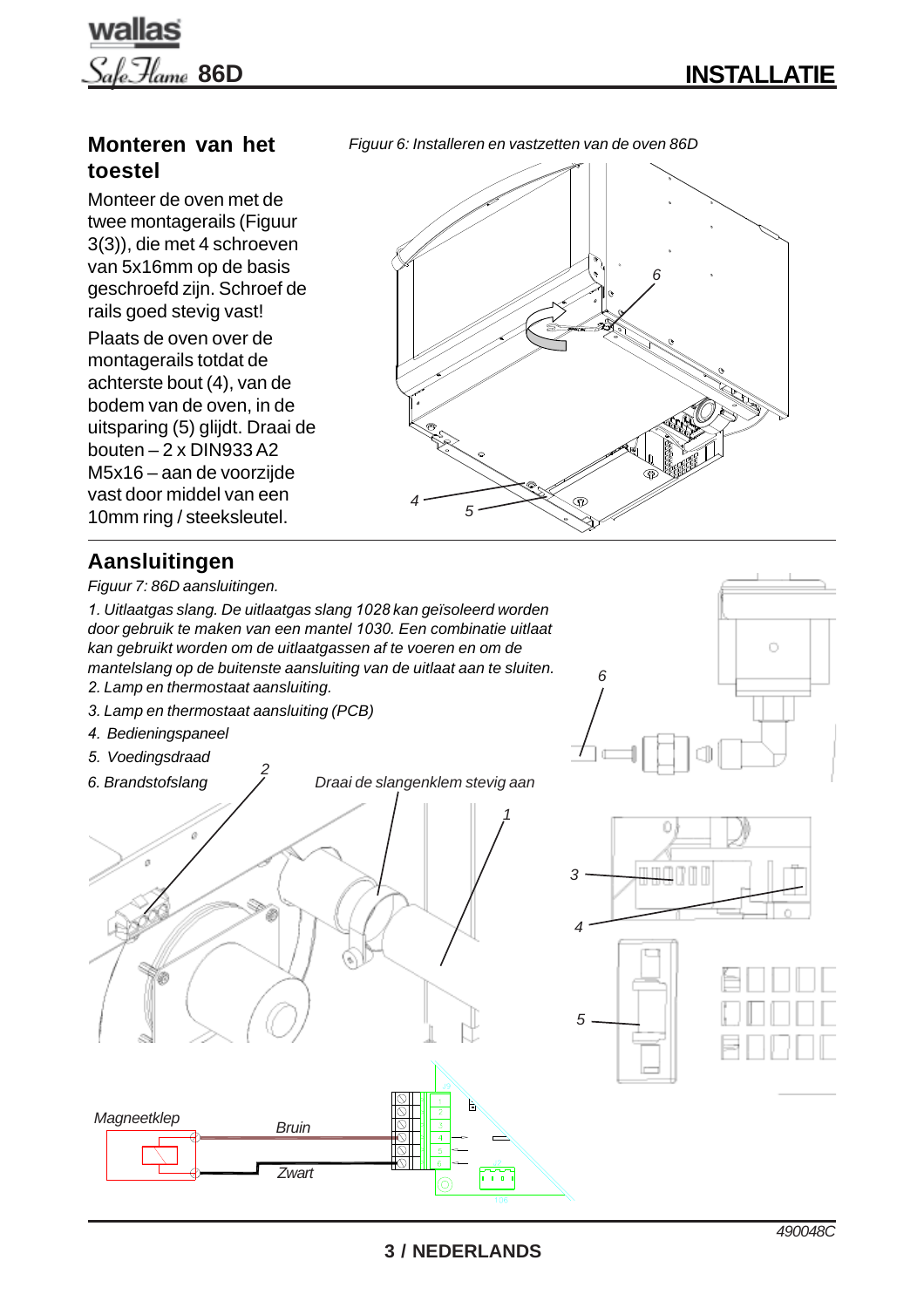

# **Gebruik van de oven**

De oven start automatisch op, nadat de stroomschakelaar in de ON positie gezet wordt. Het gele controlelampje zal gaan branden wanneer de oven aangezet wordt. Het rode ontsteking controlelampje zal, na ongeveer 2,5-4 minuten na het aanzetten, gaan branden wanneer de verbranding in de brander stabiel is.

Het is mogelijke dat de oven na de installatie niet onmiddellijk start, omdat de brandstofslang leeg is. Dan begint het rode controlelampje voor verwarmen na het opstarten te knipperen.

Zet de stroomschakelaar in de OFF-stand.

De oven kan niet meteen opnieuw worden aangeschakeld. U moet wachten tot de afkoelingsfase verstreken is en alle controle lampjes gedoofd zijn.



*Viermosiaal*<br> *Controlelamp Verbranding controle lamp*<br> *Controlelamp Verbranding controle lamp* 

Wanneer alle controlelampjes gedoofd zijn, kunt U de oven opnieuw aanschakelen door de stroomschakelaar in de stand ON te zetten.

Na het opstarten kan de temperatuur van de oven traploos ingesteld worden door gebruik te maken van de thermostaat knop en de temperatuur schaal. Het thermostaat controlelampje zal gaan branden tijdens het inschakelen en uitgaan wanneer de gewenste temperatuur bereikt is. Wanneer de temperatuur onder de ingestelde temperatuur komt zal het thermostaat controle-lampje gaan branden en uitgaan

wanneer de temperatuur weer bereikt is. Vermijd het onnodig snel instellen van de temperatuur aangezien dat resulteert in vuil in de brander.

Draai de stroomschakelaar naar de OFF-stand om de oven uit te schakelen. Het rode controlelampje zal voor ongeveer 5 minuten gaan flikkeren wanneer het toestel in de afkoelingsfase staat. U kunt de oven niet aanzetten voordat het rode controlelampje is uit gegaan.

De lamp in de oven wordt bedient door een aparte schakelaar buiten de voedings-bekabeling om.

### **Let op het volgende wanneer U de oven gaat gebruiken**

Wij raden U aan om de oven eerst voor te verwarmen voordat U het gerecht in de oven doet. De bakplaat kan het beste uit de oven gehaald worden, de oven zal dan sneller opwarmen.

Wanneer er bakoven papier gebruikt wordt in de oven zal het overtollige papier weggeknipt moeten worden om de luchtstroom niet te belemmeren. Het is aanbevolen om de bakplaat en het bakrooster zover mogelijk in de oven te duwen.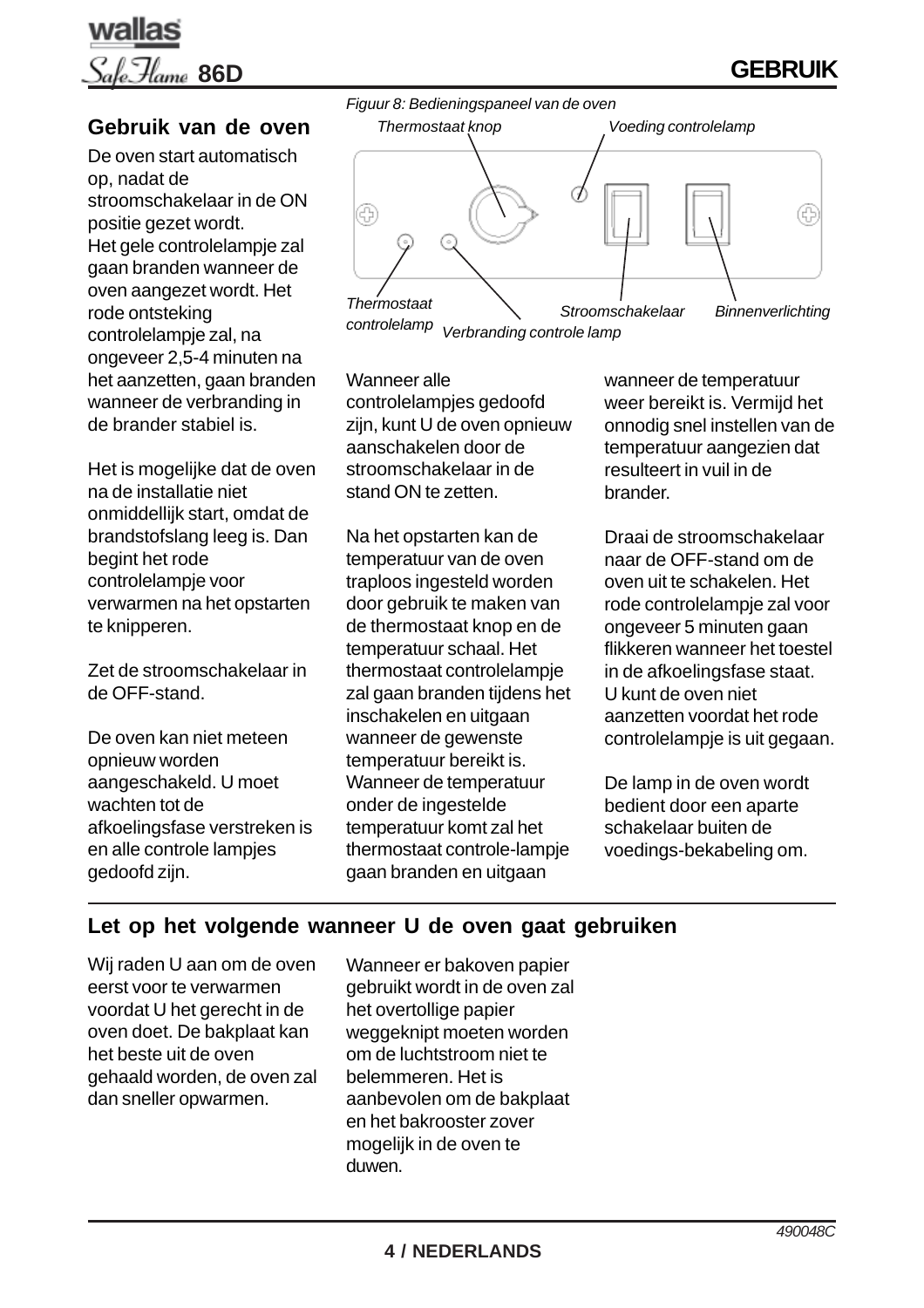

### **Schoonmaken en onderhoud van de oven**

De oven, de bakplaat en het rooster dienen na gebruik schoon gemaakt te worden met een vochtige doek en daarna droog gemaakt. Gebruik indien noodzakelijk vloeibare schoonmaakmiddelen en onthoudt dat de oven droog gemaakt dient te worden.

Gebruikt U alstublieft geen schuurmiddelen.

Voor het onderhoud van de technische onderdelen van de oven gelden de algemene onderhoudstips van Wallas.

### **Controlelampjes voor functies en storingen**

*Tabel 2:*

Tabel 2 laat de foutmeldingen zien gekoppeld aan de verschillende functies en storingen.

Voordat de oven opnieuw wordt gestart, moet de oorzaak van de storing vastgesteld en weggenomen worden. Bij twijfel gelieve contact op te nemen met de dichtstbijzijnde Wallas werkplaats.

**Wanneer het toestel niet start, hoewel de brandstof de pomp reeds bereikt heeft, start het toestel maximaal 2 keer voordat op zoek te gaan naar de oorzaak van de storing.**

|                                                                                                            | <b>LED</b><br>kleur | Knippersnelheid              | <b>Betekenis</b>                                                                                  |
|------------------------------------------------------------------------------------------------------------|---------------------|------------------------------|---------------------------------------------------------------------------------------------------|
| Functie                                                                                                    | Geel                | Constant aan                 | Voeding staat aan                                                                                 |
|                                                                                                            | Rood                | Constant aan                 | Verbrandings indicatie<br>verbranding is normaal<br>gestart                                       |
|                                                                                                            | Rood                | 0,25s                        | Afkoelen                                                                                          |
| Bij<br>problemen;<br>Foutmelding<br>duurt 5<br>minuten en<br>daarna zal<br>alleen het<br>rode<br>knipperen | Geel                | 2s                           | Gloei probleem                                                                                    |
|                                                                                                            | Geel                | 0,125 s en 2 s               | Verbranding ventilator<br>probleem                                                                |
|                                                                                                            | Geel                | $0,125$ s,<br>0,125 s en 2 s | Circulatie ventilator<br>probleem                                                                 |
|                                                                                                            | Geel                | 0,25s                        | Te laag voltage                                                                                   |
|                                                                                                            | Geel en<br>Rood     | 0,125s                       | Geblokkeerd<br>Het toestel blokkeert<br>wanneer er 2 niet<br>succesvolle starts zijn<br>geweest * |
|                                                                                                            | Rood                | 0,25 s                       | Oververhitting                                                                                    |
|                                                                                                            | Rood                | 30 <sub>s</sub>              | Na foutmelding                                                                                    |

*\* Toestel resetten:*

- *De Aan/Uit schakelaar van het toestel aan laten staan.*
- *De hoofdstroomschakelaar uitzetten zodat er geen spanning meer op het toestel staat.*
- *De Aan/Uit schakelaar van het toestel uitzetten.*
- *Na ruim een minuut de hoofdstroomschakelaar aanzetten en het toestel opnieuw opstarten.*